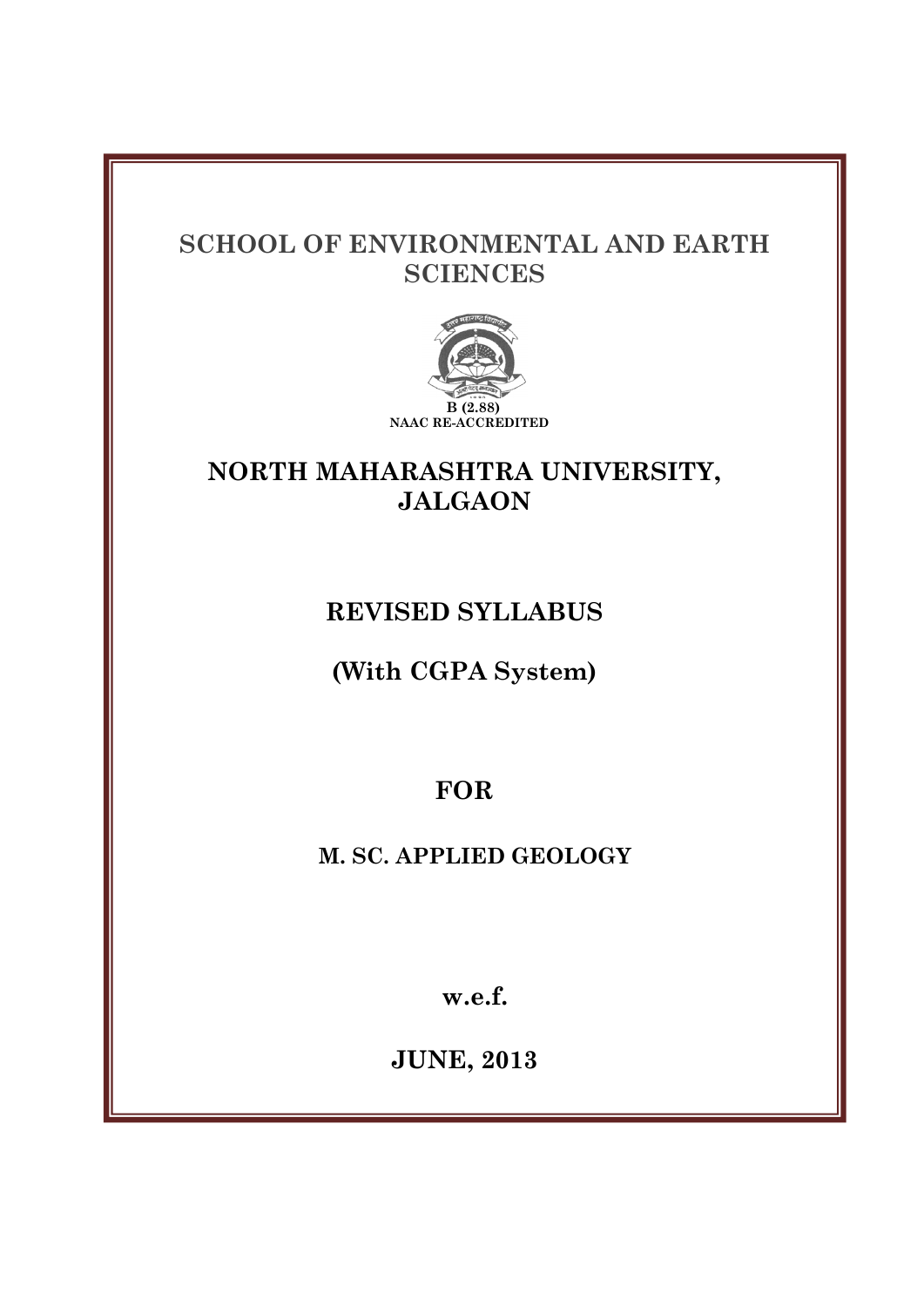#### **SCHOOL OF ENVIRONMENTAL and EARTH SCIENCES**

#### **North Maharashtra University, Jalgaon**

#### **M. Sc. (Applied Geology)**

#### **Semester I**

- GS 101: Mineralogy and Crystallography.
- GS 102: Principles of Stratigraphy and Palaeontology
- GS 103: Sedimentology
- GS 104: Practicals on Mineralogy, Crystallography and Paleontology
- GS 105: Practicals on Sedimentology
- GS 106: Tutorial 1

#### **Semester II**

- GS 201: Igneous and Metamorphic Petrology
- GS 202: Physics and Chemistry of the Earth.
- GS 203: Geomorphology, Structural Geology and Tectonics
- GS 204: Practicals related to Igneous and Metamorphic Petrology
- GS 205: Practicals related to Geomorphology, Structural and **Tectonics**
- GS 206: Tutorial 2

#### **Semester III**

- GS 301: Indian Stratigraphy.
- GS 302: Indian mineral deposits, exploration and mining
- GS 303: Remote sensing and GIS
- GS 304: Practicals related to above courses.
- GS 305: Practicals related to above courses.
- GS 306: Seminar 1

#### **Semester IV**

- GS 401: Petroleum geosciences.
- GS 402: Hydrogeology
- GS 403: Engineering and environmental geosciences.
- GS 404: Practicals related to above courses
- GS405: Dissertation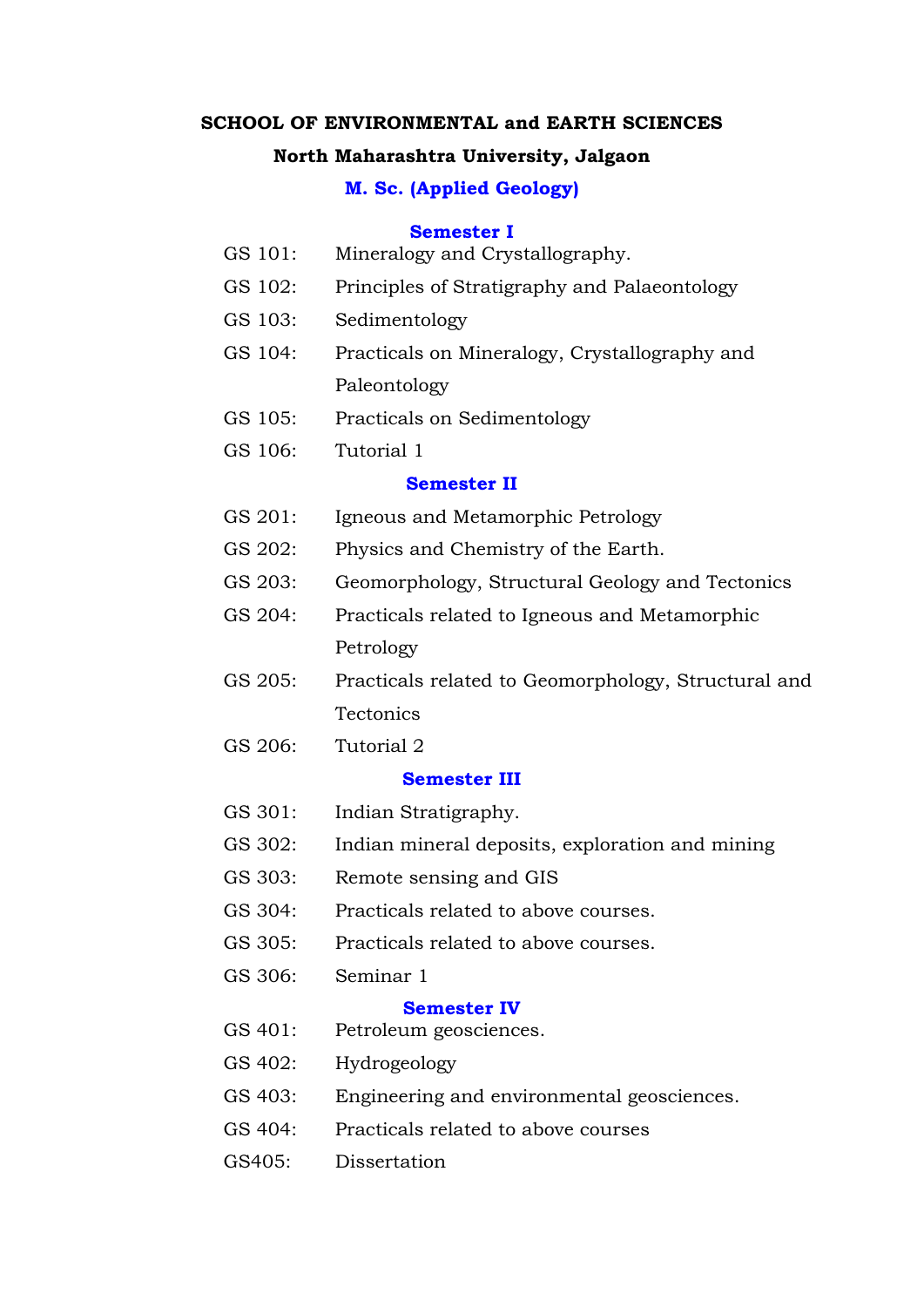#### GS 406: Seminar 2

**Note:** Industrial training/Geological field mapping/allotted geological project work/ Dissertation is compulsory for M. Sc. (Applied Geology) students.

# **SCHOOL OF ENVIRONMENTAL AND EARTH SCIENCES North Maharashtra University, Jalgaon COURSE STRUCTURE WITH CREDIT**

|                    | <b>Course</b> | <b>Marks</b> | Hrs./Wee    | <b>Credit</b> | <b>Total</b> |
|--------------------|---------------|--------------|-------------|---------------|--------------|
|                    |               |              | $\mathbf k$ |               |              |
|                    | GS-101        | 100          | 04          | 04            |              |
|                    | GS-102        | 100          | 04          | 04            |              |
| <b>Semester I</b>  | GS-103        | 100          | 04          | 04            | 21           |
|                    | GS-104        | 100          | 08          | 04            |              |
|                    | GS-105        | 100          | 08          | 04            |              |
|                    | GS-106        | 25           | 01          | 01            |              |
|                    | GS-201        | 100          | 04          | 04            |              |
|                    | GS-202        | 100          | 04          | 04            |              |
| <b>Semester II</b> | GS-203        | 100          | 04          | 04            | 21           |
|                    | GS-204        | 100          | 08          | 04            |              |
|                    | GS-205        | 100          | 08          | 04            |              |
|                    | GS-206        | 25           | 01          | 01            |              |
|                    | GS-301        | 100          | 04          | 04            |              |
|                    | GS-302        | 100          | 04          | 04            |              |
| <b>Semester</b>    | GS-303        | 100          | 04          | 04            | 21           |
| III                | GS-304        | 100          | 08          | 04            |              |
|                    | GS-305        | 100          | 08          | 04            |              |
|                    | GS-306        | 25           | 01          | 01            |              |
|                    | GS-401        | 100          | 04          | 04            |              |
|                    | GS-402        | 100          | 04          | 04            |              |
|                    | GS-403        | 100          | 04          | 04            | 21           |
| <b>Semester</b>    | GS-404        | 100          | 08          | 04            |              |
| IV                 | GS-405        | 100          | 08          | 04            |              |
|                    | GS-406        | 25           | 01          | 01            |              |

### **M.Sc. (Applied Geology)**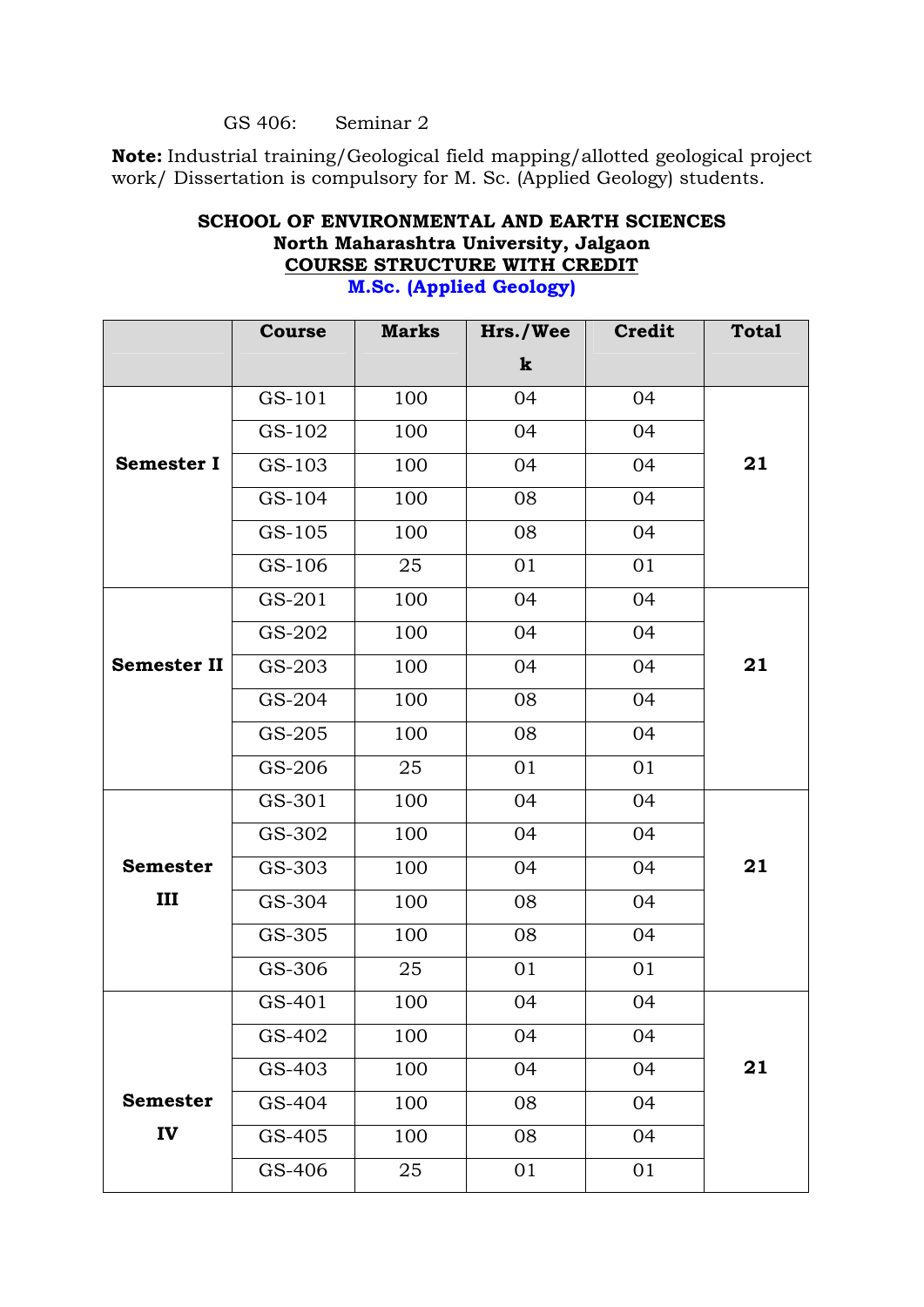### **SEMESTER - I**

#### **GS-101: MINERALOGY AND CRSTALLOGRAPHY**

#### **Unit – I: Mineral Optics and Introduction to Instruments**

- 1. Isotropic and anisotropic substances; Reflection, refraction and refractive index; Relief, birefringence and Becke line effect; Optically uniaxial and biaxial minerals; Determination of optic sign of uniaxial and biaxial minerals; interference figures; Pleochroism and determination of pleochroic scheme in minerals
- 2. X-ray crystallography and Bragg's equation; Application of X-ray diffraction spectrometry in mineral characterization
- 3. Application of following techniques in mineralogy: Differential Thermal Analysis (DTA), Thermogravimetric Analysis (TGA), Scanning Electron Microscope (SEM), Transmission Electron Microscope (TEM) and Electron Probe Micro Analyser (EPMA)
- 4. Application of thermal, magnetic and radioactive properties of minerals.

#### **Unit – II: Introduction to Mineralogy and Study of Non-Silicates**

- 1. Principle of crystal structure; Bonding in minerals; Coordination and co-ordination numbers; Silicate structures and structural formula; Isomorphism and solid solution; Types of ionic substitution; Polymorphism and types of polymorphic transformations and Pseudomorphism Conversions of oxide and element weight percentages; Calculation of mineral formulae.
- 2. A detailed study of Non-silicates mineral groups with reference to their general formulae, classification, atomic structure, chemistry, experimental work and paragenesis.
- 3. Non-silicates: Carbonates- Calcite Group, Aragonite Group, Dolomite Group; Phosphates- Apatite, Monazite; Sulphates- Gypsum, Anhydrite, Barite, Alunite Group; Halides- Halite, Sylvite, Fluorite; Nitrates- Trona, Soda niter; Oxides and Hydroxides- Spinel Group, Hematite Group, Rutile Group, Bauxite Group, Periclase.

### **Unit – III: Mineralogy of Silicates**

- 1. A detailed study of Sillicate mineral groups with reference to their general formulae, classification, atomic structure, chemistry, experimental work and paragenesis.
- 2. Silicates: Nesosilicates- Olivine Group, Garnet Group and Aluminosilicate Group; Sorosilicates- Epidote Group, Scapolite Group; Cyclosilicates- Beryl, Tourmaline; Inosilicates- Pyroxene Group,Amphibole Group; Phyllosilicate- Mica Group, Chlorite Group, Serpentine Group, Pyrophyllite, Talc; Tectosilicates- Quartz, Feldspars, Feldspathoides and zeolite Group.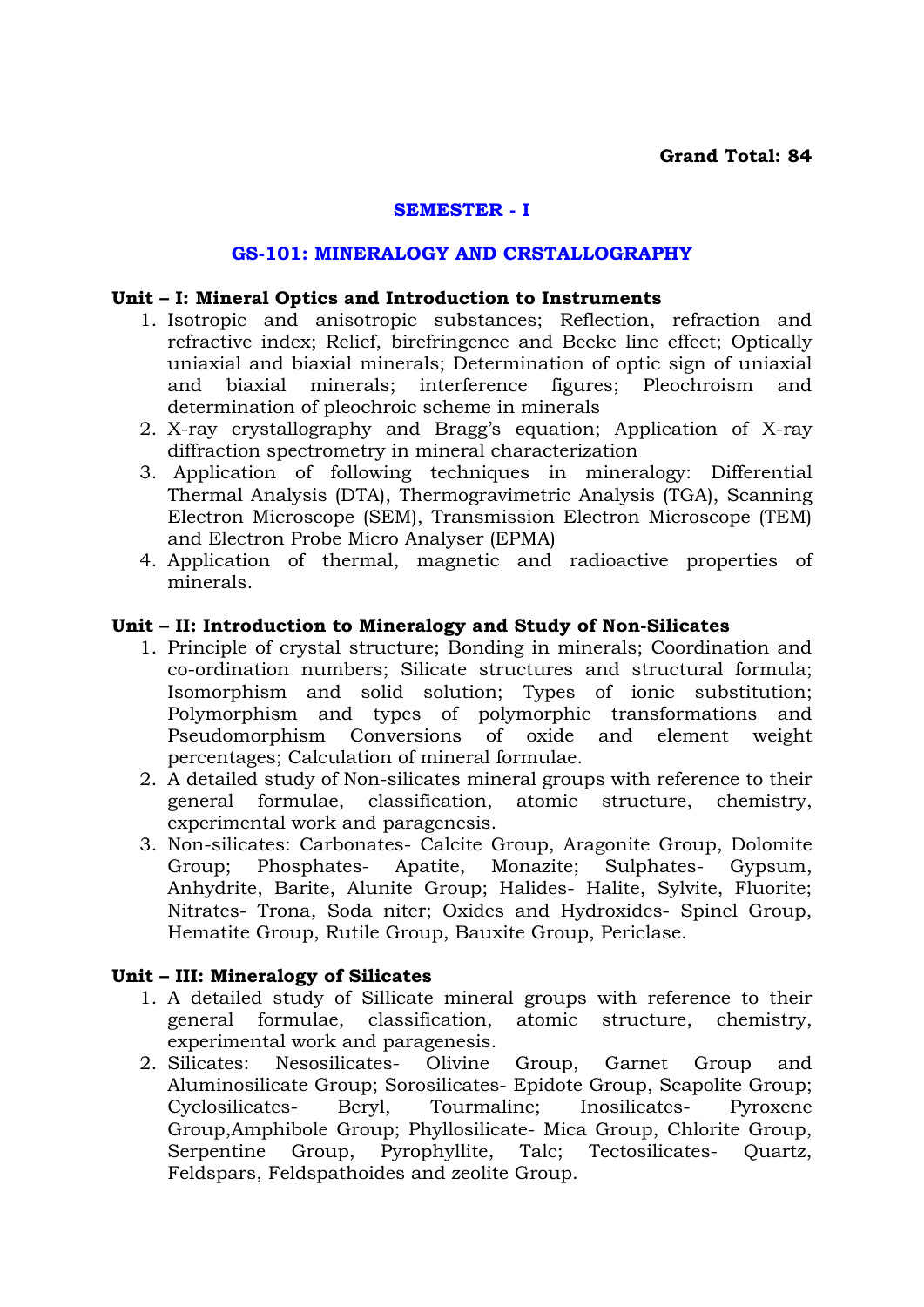### **Unit – IV: Crystallography**

- 1. Crystals, crystalline solids and their formation; Ordered patterns, nets and lattices; Symmetry in crystals; Axial ratio, indices, lettering and order of the crystallographic axes; Crystallographic notation (Weiss and Miller indices and convention in notation).
- 2. Classification of crystals, introduction to 32 classes of symmetry; The crystal systems and symmetry types; Stereographic representation of crystal symmetry and their uses; Imperfection of crystals and crystal defects; Twinning- causes, effects and genetic types.

### **Unit – V: Gemology**

- 1. Physical properties, Optical properties and Chemical properties of inorganic gems like Diamond, corundum, beryl, chrysoberyl, garnet, spinel, topaz, tourmaline, ziroon, peridot, jadeite, nephrite, opal, quartz, chalcedony, orthoclase, moonstone, labradorite, lapis lazuli, apatite, cordierite, zoisite, malachite, bowenite, denburite, diopside, enstatite, serpentine, steatite, natural glasses (obsidian and moldavite).
- 2. Study of Organic gems like Pearl, corals etc., their formation, structure and identification.
- 3. Introduction to instruments used in the study of gems.

### **Books Recommended**

- Battey, M.H. (1981) Mineralogy for students 2nd Edn. Longmans.
- Berry, L.G. and Mason, B. and Dietrich, R.V. (1983) Mineralogy, 2nd Edn, Freeman.
- Bunn, C.W. (1961) Chemical Crystallography, Clarendon.
- Donald Bloss (1971) Crystallography and Crystal chemistry, Holt, Rinehart and Winston.
- Deer, W.A., Howie, R.A., and Zussman, J. (1992) An Introduction to the rock forming minerals, Longman.
- Hutchinson, C.S. (1974) Laboratory Handbook of Petrographic Techniques, John Wiley.
- Klein, C. and Hurlbut, Jr., C.S. (1993) Manual of Mineralogy, John Wiley.
- \* Kerr, P.F. (1977) Optical Mineralogy 4th Edn., McGraw-Hill.
- Phillips, Wm, R. and Griffen, D.T. (1986) Optical Mineralogy, CBS Edition.
- Putnis, Andrew (1992) Introduction to Mineral Sciences, Cambridge University Press.
- Santosh, M. (1988) Fluid Inclusions, Geological Society of India, Banglore.
- Spear, F.S. (1993) Mineralogical Phase Equilibria and Pressure Temperature-Time Paths, Mineralogical Society of America Publication.
- Winchell, A.N. (1962) Elements of Optical Mineralogy, John Wiley.
- Slemmons, D.B. (1962).Determination of Volcanic and Plutonic Plagioclases using a three- or Four- Axis Universal Stage, Geological Society of America.
- Szymanski, A. (1988). Technical Mineralogy and Petrography, Elsevier.
- $\div$  Hota, R.N. (2011) Practical Approach to Crystallography and Mineralogy, CBS Publisher and Distributors Pvt Ltd., New Delhi.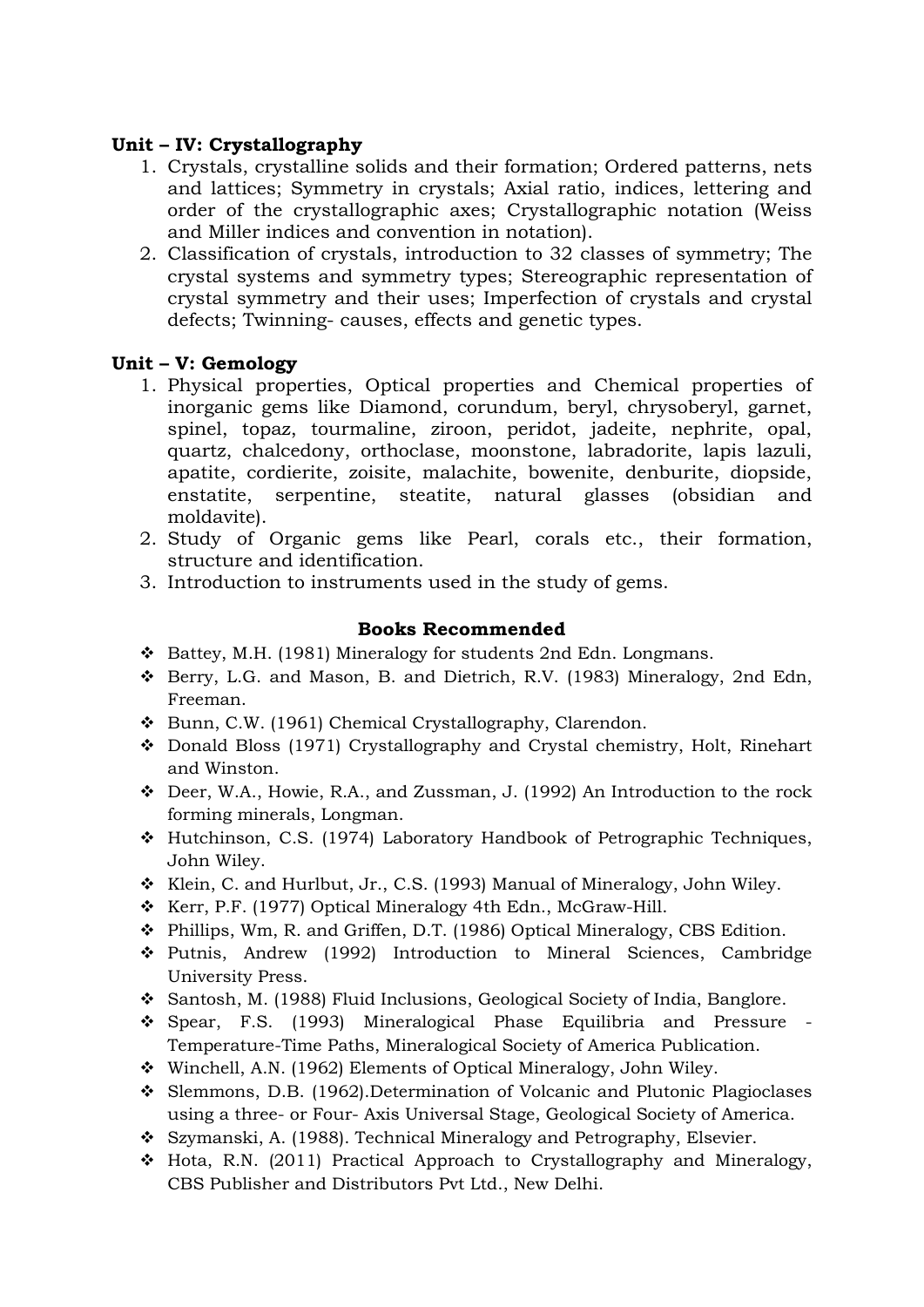### **GS-102: PRINCIPLES OF STRATIGRAPHY AND PALAEONTOLOGY**

#### **Unit – I: History and development**

- 1. History and development of Stratigraphy
- 2. Stratigraphic procedures (Surface and Subsurface)
- 3. Concept of Litho-facies and Bio-facies

### **Unit – II: Stratigraphic Correlation**

- 1. Stratigraphic Correlation (Litho-, Bio- and Chrono-stratigraphic Correlation
- 2. Study of standard stratigraphic code (Lithostratigraphic, Biostratigraphic and Chronostratigraphic)
- 3. Concepts of Magnetostratigraphy, Chemostratigraphy, Event stratigraphy, and Sequence stratigraphy
- 4. Techniques in Palaeontology megafossils microfossils nannofossils - ichnofossils - collection, reformation and illustration - binomial nomenclature

### **Unit – III: Invertebrate Paleontology**

- 1. Invertebrate Paleontology A brief study of morphology, classification, evolutionary trends and distribution of Molluscs i.e. Bivalves, Gastropods and Cephalopods.
- 2. study of morphology, classification, evolutionary trends and distribution of Trilobites, Graptolites, Echinoids, Corals and Brachiopods.

### **Unit – IV: Vertebrate Paleontology**

- 1. Vertebrate Paleontology Study of vertebrate life through Geologic time scale.
- 2. Study of reptiles, birds, fishes and mammals.

### **Unit – V: Paleontological perspective**

- 1. Introduction to Micropaleontology, Types of Microfossils, Paleopalynology
- 2. Foraminifera and Ostracods
- 3. Plants of Gondwana Period.
- 4. Paleontological perspective : Use of paleontological data in a) Stratigraphy b) Paleo-ecology c) Paleogeography

### **Books Recommended**

 Boardman, R.S., Cheethan, A.M. and Rowell, A.J. (1988) Fossil Invertebrates, Blackwell.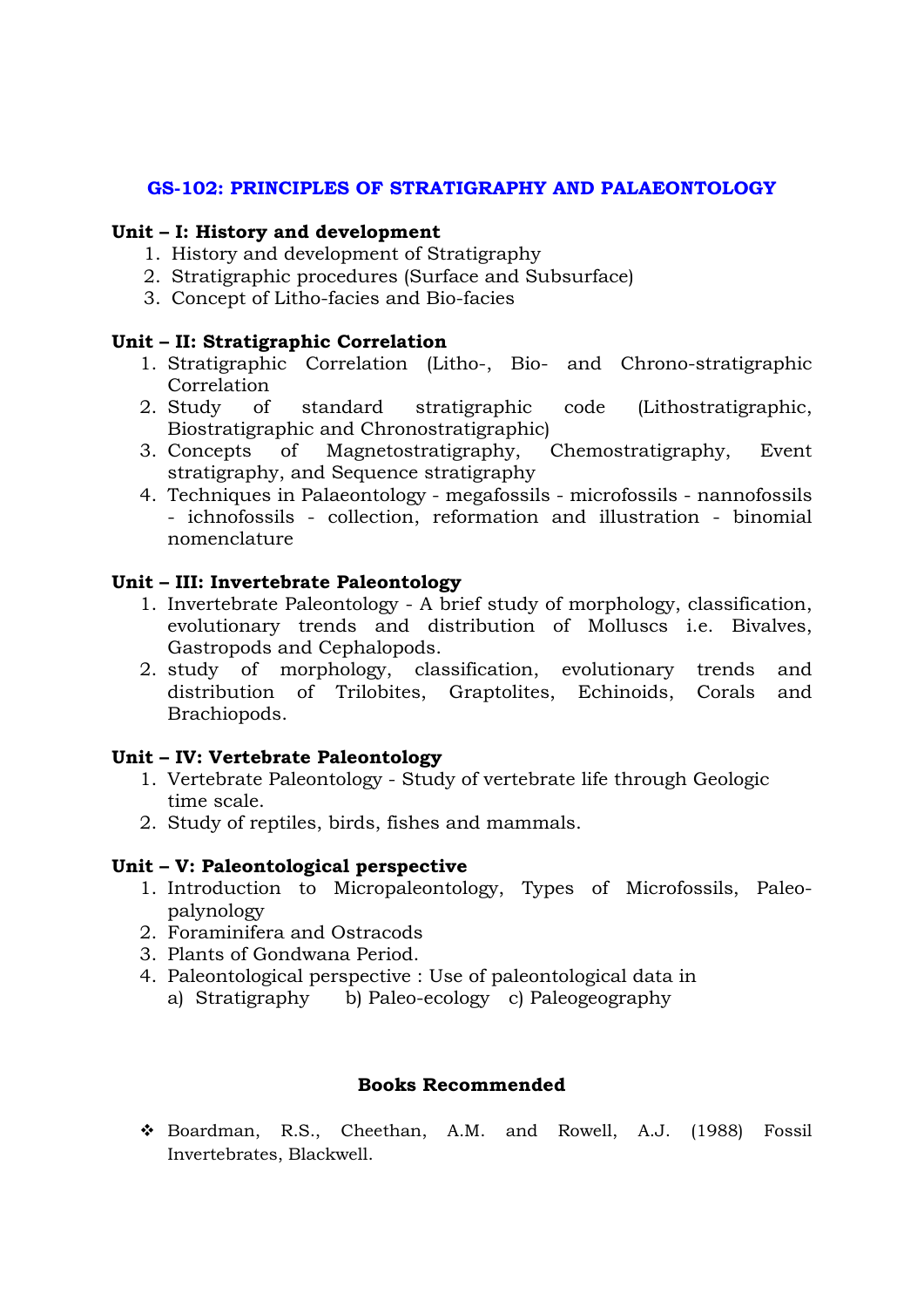- Clarksons, E.N.K. (1998) Invertebrate Paleontology and Evolution, Allen and Unwin, London.
- Dobzhansky, Ayala, Stebbins and Valentine (1977) Evolution, Freeman.
- Horowitz, A.S. and Potter, E.D. (1971) Introductory Petrography of Fossils, Springer Verlag.
- Mayr, E. (1971) Population, Species and Evolution, Harvard.
- Prothero, D.R. (2004) Bringing Fossil to Life An Introduction to Paleontology (2nd Ed.), McGraw Hill.
- \* Raup, D.M. and Stanley, S.M. (1985) Principles of Paleontology, CBS Publishers, New Delhi.
- Smith, A.B. (1994) Systematics and Fossil Record Documenting Evolutionary Patterns, Blackwell.
- Strean, C.W. and Carroll, R.L. (1989) Paleontology the record of life, John Wiley.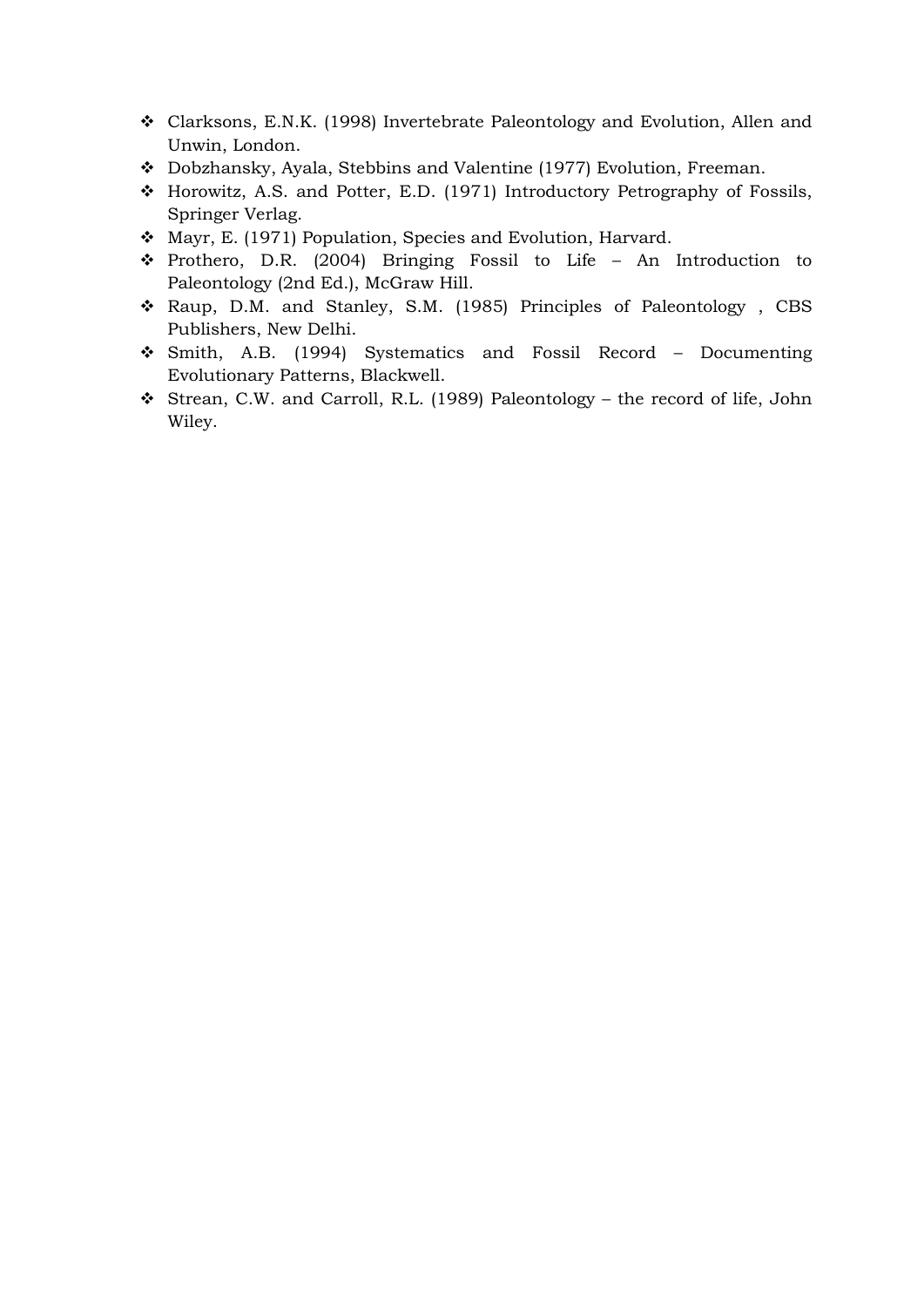### **GS-103: SEDIMENTOLOGY**

### **Unit – I: Field procedures**

- 1 Field procedures in Sedimentary Petrology
- 2 Geologic cycle
- 3 Sedimentary textures (Granulometric analysis, shape and roundness studies, surface textures)
- 4 Heavy mineral and Insoluble residue analysis

# **Unit – II: Petrography**

- 1 Petrography of rocks of clastic, chemical and biochemical origin (Conglomerates, Sandstone, Mudstone, Limestone and Dolomite)
- 2 Evaporite, Phosphorite, Chert, Iron and Manganese rich sediments
- 3 Volcanogenic sedimentary rocks

# **Unit – III: Clastic transport and fluid flow**

1. Clastic transport and fluid flow (fluid flow in theory and in nature, Reynold's Numbers, Froude Number, Sediment lift, transport, deposition, sedimentary gravity flow)

### **Unit – IV: Sedimentary structures**

- 1. Sedimentary structures (Physical structures, Biogenic sedimentary structures, Diagenetic structures).
- 2. Sedimentary Textures.

### **Unit – V: Sedimentation and Tectonics**

- 1. Concept of Sedimentary facies association models (Marine, Nonmarine, and Mixed Depositional Environment)
- 2. Sedimentation and Tectonics
- 3. Paleocurrents and Basin Analysis.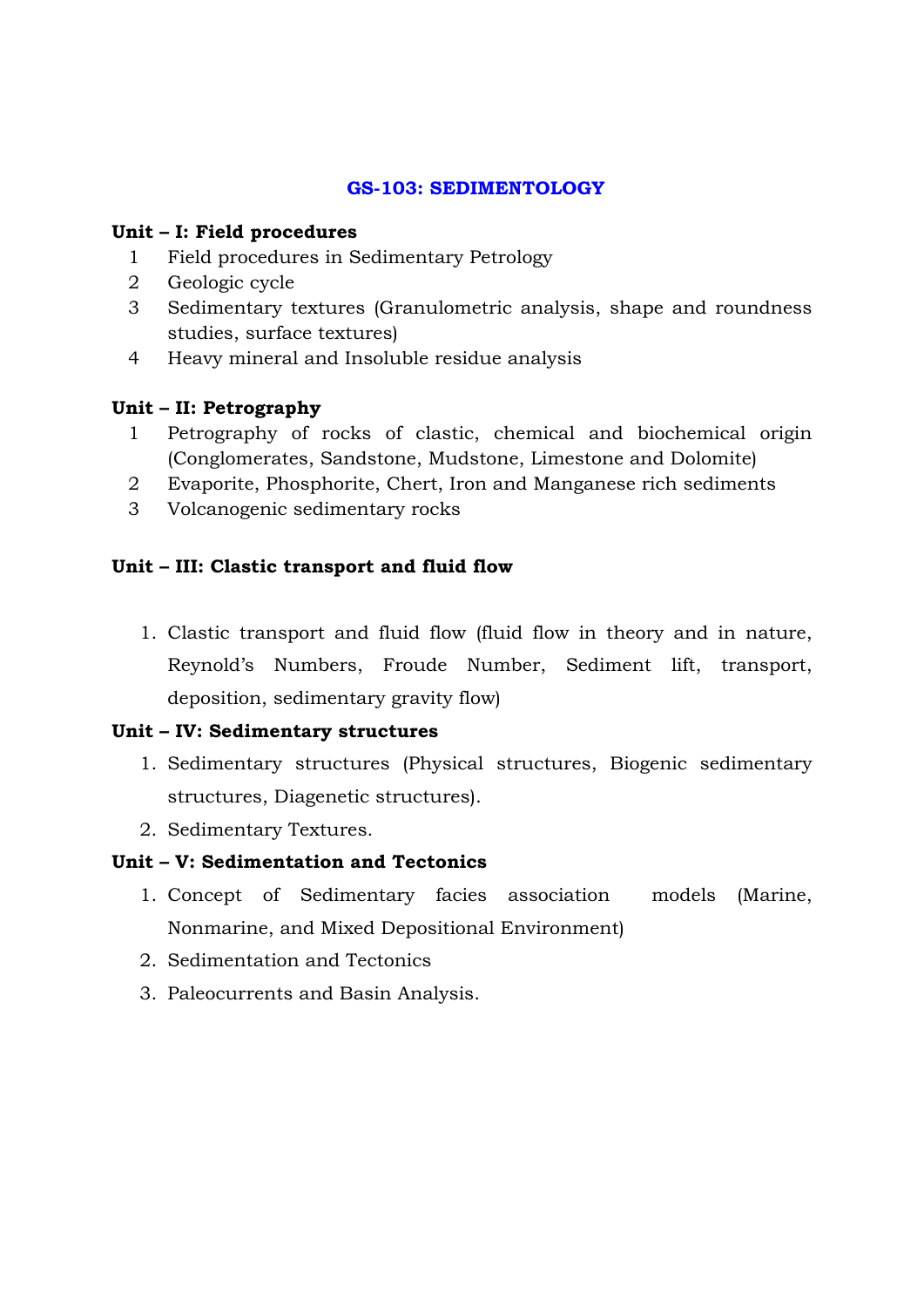#### **Books Recommended**

- Blatt, H., Middleton, G.V. and Murray, R.C. (1980) Origin of Sedimentary Rocks, Prentice-Hall Inc.
- Collins, J.D. and Thompson, D.B. (1982) Sedimentary Structures, George Allen and Unwin, London.
- Lindholm, R.C. (1987) A Practical Approach to Sedimentology, Allen and Unwin, London.
- Miall, A.D. (2000) Principles of Basin Analysis, Springer-Verlag.
- Pettijohn, F.J. (1975) Sedimentary Rocks (3rd Ed.), Harper and Row Publ., New Delhi.
- Reading, H.G. (1997) Sedimentary Environments and facies, Blackwell Scientific Publication.
- Reineck, H.E. and Singh, I.B. (1973) Depositional Sedimentary Environments, Springer-Verlag.
- Selley, R.C. (2000) Applied Sedimentology, Academic Press.
- Tucker, M.E. (1981) Sedimentary Petrology: An Introduction, Wiley and Sons, New York.
- Tucker, M.E. (1990) Carbonate Sedimentolgy, Blackwell Scientific Publication.
- Hota, R.N. (2011) Practical Approach to Petrology, CBS Publisher and Distributors Pvt Ltd., New Delhi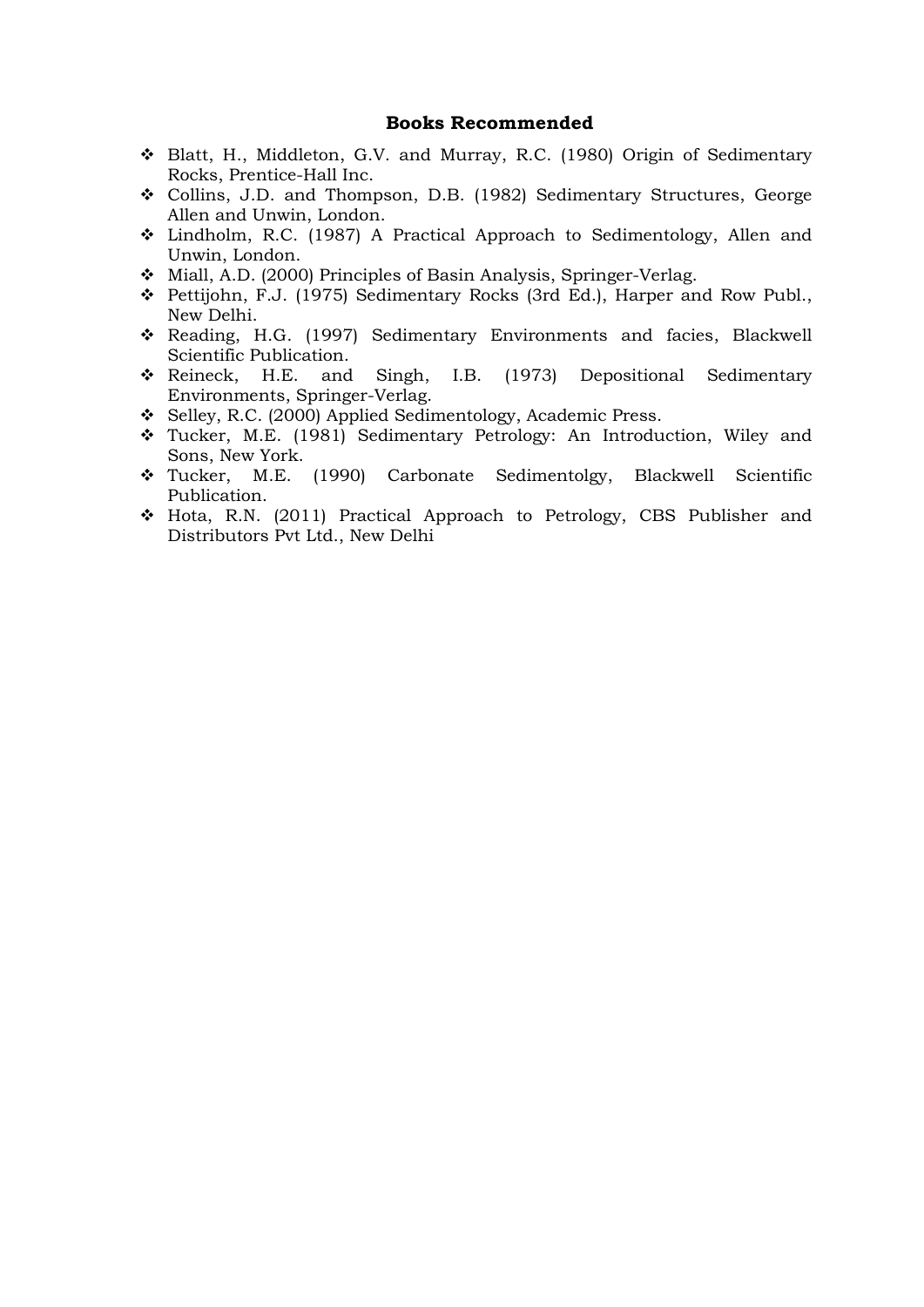### **GS-104: PRACTICALS ON MINERALOGY, CRYSTALLOGRAPHY AND PALEONTOLOGY**

- 1. Study of interference figures determination of optical sign of minerals, determination of 2V and 2E, determination of composition of plagioclase feldspars - determination of birefriengence of minerals - Scheme of pleochroism
- 2. Construction of Stereograms and Gnomonograms measurement of interfacial angle with contact goniometer - study of X-ray diffractograms
- 3. Study of rock forming minerals in thin sections
- 4. Study of rock forming minerals in hand specimens
- 5. Construction of rank charts for lithostratigraphy, biostratigraphy andchronostratigraphy
- 6. Construction of graphical logs from text descriptions
- 7. Exercises in correlation from given data or logs
- 8. Study of palaeontological technique related to megafossils.
- 9. Study of morphology of Bivalves, Gastropods Echinoids, Brachiopods
- 10. Separation, Processing, wet sieve analysis, preparation of slides of microfossils.
- 11. Morphology and morphological descriptions of planktonic and benthonic foraminifera, ostracodes.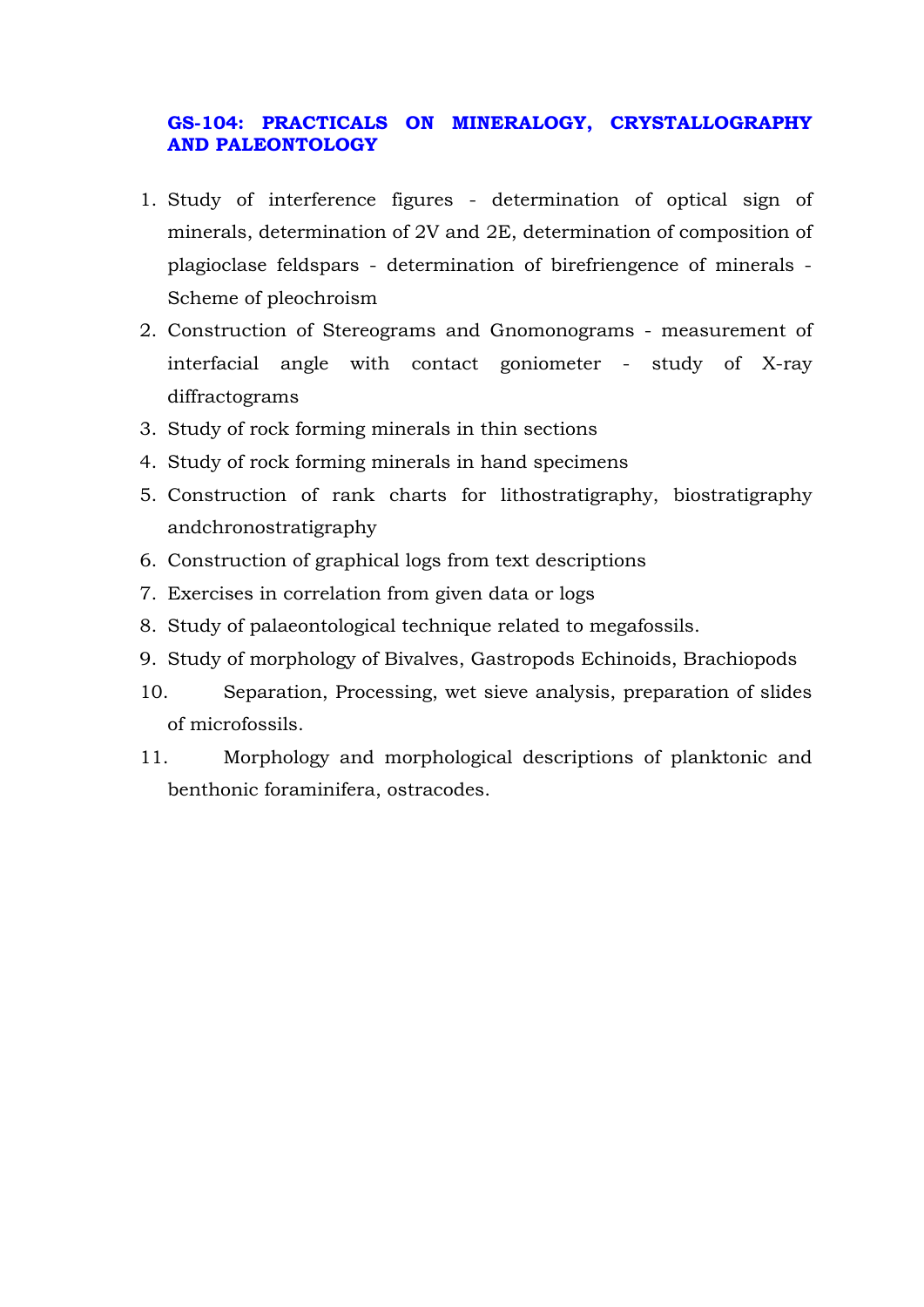#### **GS-105: PRACTICALS ON SEDIMENTOLOGY**

- 1. Size Analysis (Procedures, Cumulative curve, Histogram, Visher's curve and Statistical calculation)
- 2. Shape analysis (Calculation and Classification)
- 3. Heavy mineral analysis (Procedure and identification)
- 4. Insoluble residue analysis (Procedure and identification)
- 5. Megascopic and studies of conglomerate and breccia
- 6. Megascopic and microscopic study of sandstone
- 7. Megascopic and microscopic study of limestone
- 8. Sedimentary structure (identification and classification)
- 9. Paleocurrent and basin analysis calculation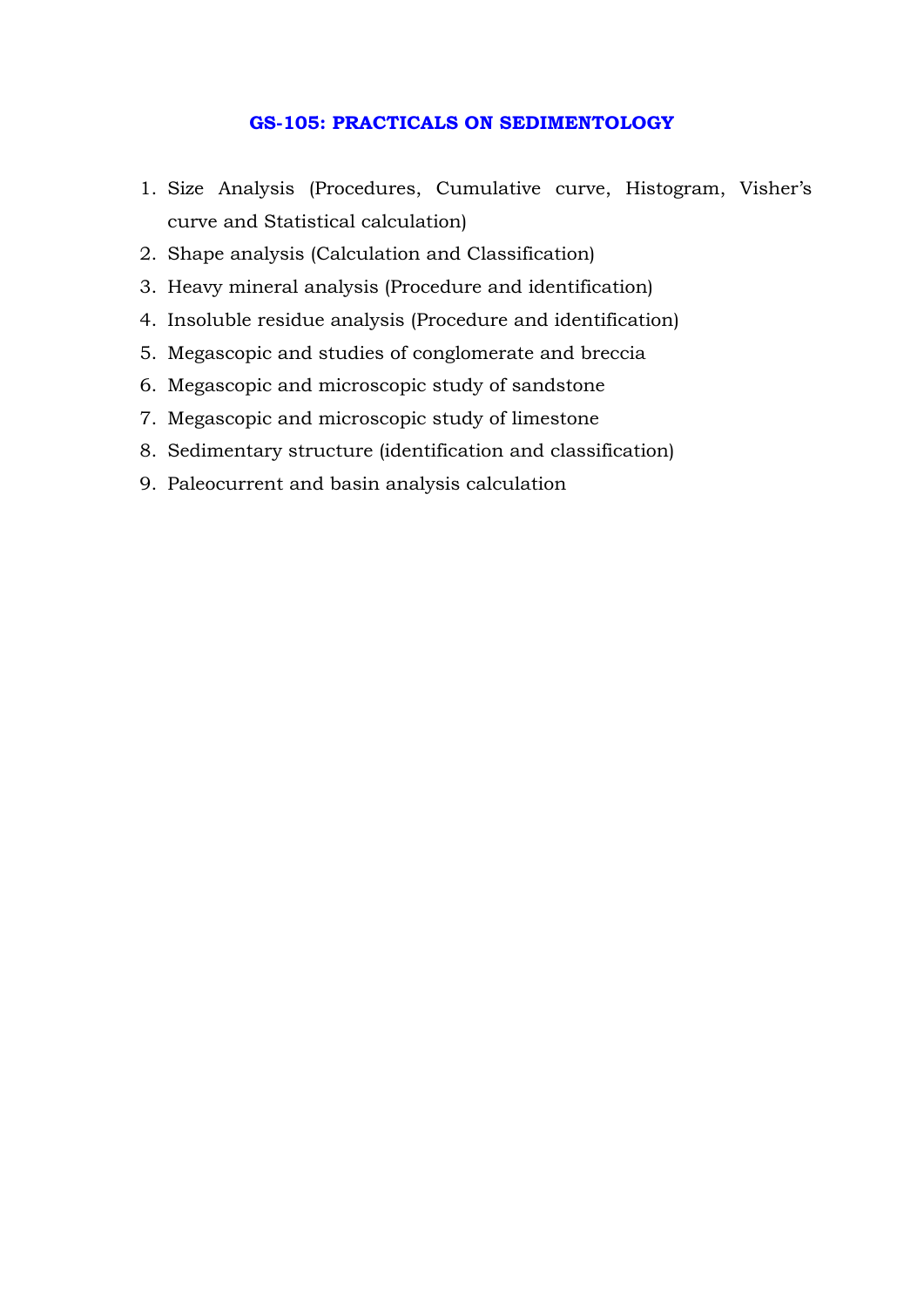#### **SEMESTER – II**

#### **GS-201: IGNEOUS PETROLOGY AND METAMORPHIC PETROLOGY**

#### **Unit – I: Igneous Petrology**

- 1. Magma- its nature and composition. Factors controlling evolution of magma
- 2. Classification of Igneous rocks historic perspective and the IUGS systematic
- 3. Introduction to mantle petrology mantle metasomatism and mantle heterogeneities;
- 4. Magmatism in relation to plate tectonics
- 5. Chemical characteristics of igneous rocks in the following tectonic setting: Mid Oceanic Ridge, Island Arcs, Oceanic plateaus, Continental Margins, Continental Rifts and Continental intraplates; Plume magmatism and hot spots; Large igneous provinces, mafic dyke swarms and layered complexes.

### **Unit – II: Igneous Petrology**

- 1. Mantle melting: Partial melting (batch and fractional melting); Crystal fractionation (equilibrium and fractional (Rayleigh) crystallization); Contamination (AFC process) and dynamic melting.
- 2. Crystallisation of magma, fractional crystallization and differentiation, liquid immiscibility and assimilation. Influence of volatiles and role of oxygen fugacity in magmatic crystallizations.
- 3. Phase equilibrium studies binary systems, ternary systems and their relations to magma genesis and crystallization in the light of modern experimental works.

### **Unit – III: Igneous Petrology**

- 1. Textures and structures of igneous rocks; Petrography and Interpretation of igneous textures in terms of rate of nucleation and crystal growth.
- 2. Major, Trace and Rare Earth Element systematics in igneous rocks
- 3. Silica/alumina saturation, variation diagrams (Harker, AFM and TAS diagrams) their applications and limitations; Mg Number, Alteration Index, Saturation Index and other geochemical parameters.
- 4. Fractional crystallization, liquid lines of descent and lever rule.
- 5. Indian Igneous Rocks and their genesis

### **Unit – IV: Metamorphic Petrology**

- 1. Types of metamorphism and their controlling factors
- 2. Grades of Metamorphism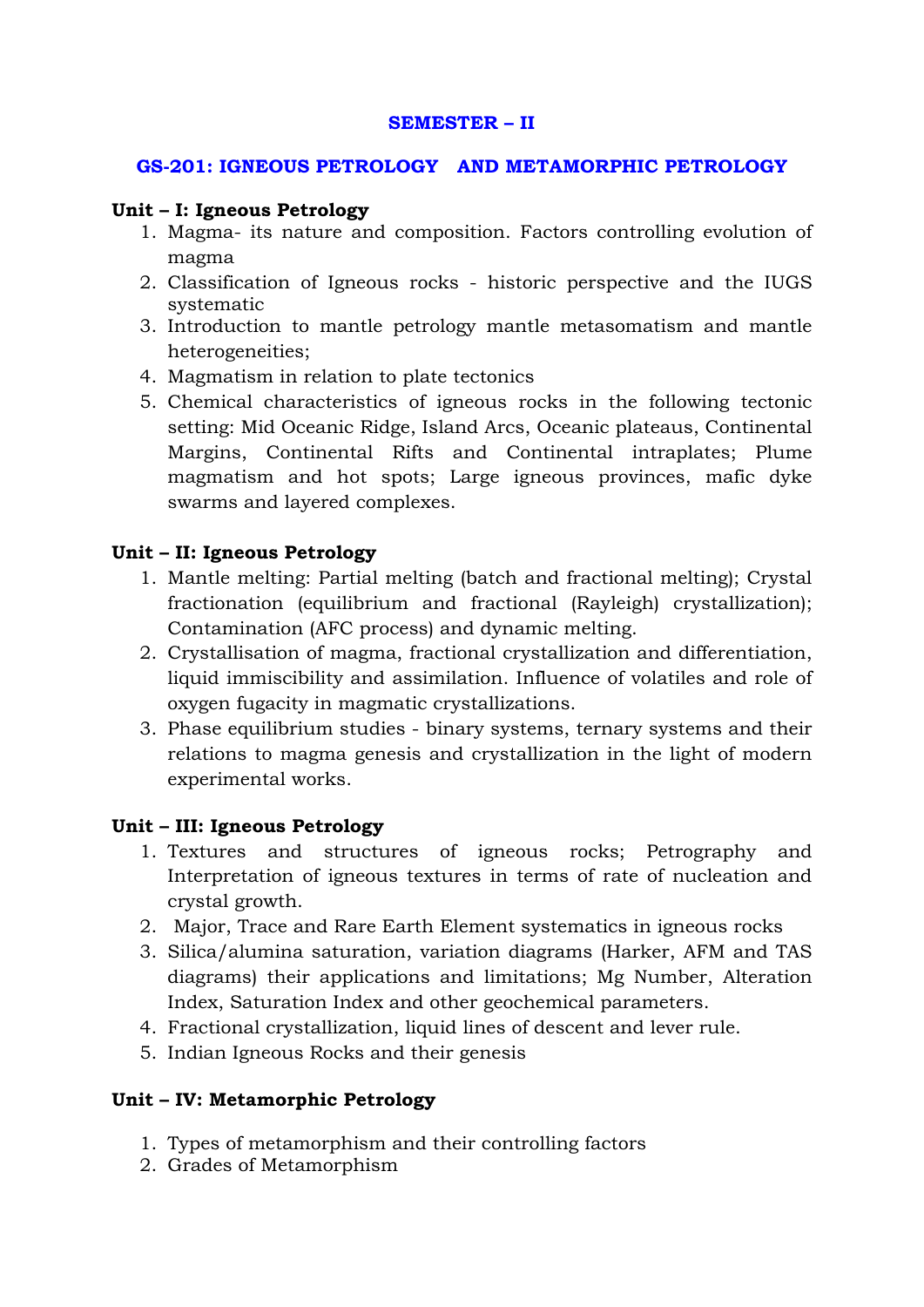- 3. Common minerals of metamorphic rocks
- 4. Metamorphic Texture and Structures
- 5. Prograde and retrograde metamorphism, Metasomatism
- 6. Metamorphic facies

### **Unit – V: Metamorphic Petrology**

- 1. Phase diagrams and graphic representation of mineral assemblages
- 2. Metamorphic reactions, elemental exchange and P-T conditions of isograds.
- 3. Plate tectonics and metamorphic processes.
- 4. Paired metamorphic belts, Archaean and Proterozoic terrains.
- 5. Pressure-temperature time paths in regional metamorphic rocks, Polymetamorphism

### **Books Recommended**

- Best, M. G. (2003) Igneous and Metamorphic Petrology, 2nd Edn., Blackwell.
- Bose, M.K. (1997) Igneous Petrology, World Press, Kolkata.
- Cox, K. G., Bell, J. D. and Pankhurst, R. J. (1979) The Interpretation of Igneous Rocks, Unwin Hyman.
- Faure, G. (2001) Origin of Igneous Rocks, Springer.
- Hall, A. (1996) Igneous Petrology, 2nd Edn., Longman.
- LeMaitre R.W. (2002) Igneous Rocks: A Classification and Glossary of Terms, Cambridge Uni. Press.
- McBirney, A.R. (2006) Igneous Petrology, 3rd Edn., Jones and Bartlett.
- Middlemost, E.A.K. (1985) Magmas and Magmatic Rocks, Longman.
- Parfitt, E. and Wilson, L. (2008) Fundamentals of Physical Volcanology, Wiley-Blackwell.
- $\div$  Phillpotts, A.R. (1994) Principles of Igneous and Metamorphic Petrology, Prentice Hall of India.
- Sood, M.K. (1982) Modern Igneous Petrology, Wiley-Interscience Publ., New York.
- Srivastava, R.K. and Chandra, R. (1995) Magmatism in Relation to Diverse Tectonic Settings, A.A. Balkema, Rotterdam.
- Wilson, M. (1993) Igneous Petrogenesis, Chapman and Hall, London.
- Winter, J.D. (2001) Introduction to Igneous and Metamorphic Petrology, Prentice-Hall.
- Bell, Keith (Ed.) (1989) Carbonatites: Genesis and Evolution, Unwin Hyman, London.
- $\div$  Bell, K., Kjarsgaard, B.A. and Simonetti, A. (1998) Carbonatites Into the twenty-first Century, Journal of Petrology, Spl. Vol.39 (11 and 12).
- Carmichael, J., Turner and Verhoogen (1974) Igneous Petrology, McGraw Hill.
- Fitton, J.G. Upton, B.J.G. (Eds) (1987) Alkaline Igneous Rocks, Geological Society, London.
- LeBas, M.J. (1977) Carbonatite-nephelinite Volcanis, Wiley.
- \* Rock, N.M.S., (1991) Lamprophyres, Blackie, Glasgow.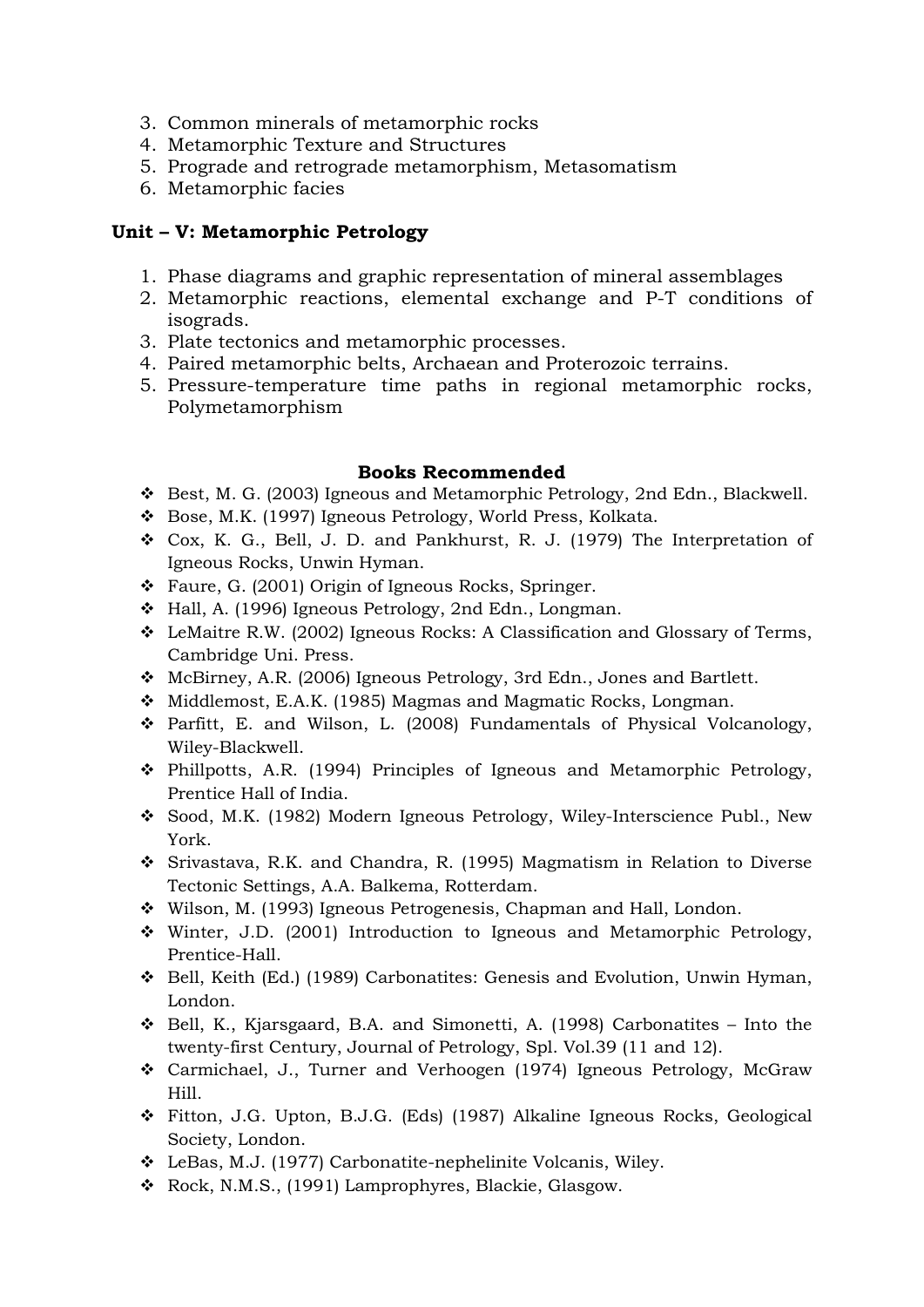- Perchuk, L.L. and Kushiro, I. (Eds.) (1991) Physical Chemistry of Magmas, Springer Verlag.
- Gupta, Alok (1998) Igneous Rocks, Allied Publishers Limited.
- Allegre, C.J. and Hart, S.R. (1979) Trace elements in Igneous Petrology, Elsevier.
- Hughes, C.J. (1982) Igneous Petrology, Elsevier.
- Hota, R.N. (2011) Practical Approach to Petrology, CBS Publisher and Distributors Pvt Ltd., New Delhi.
- Harker, Alfred (1964) Metamorphism, Methuen, London.
- Turner, F.J. (1980) Metamorphic Petrology, McGraw Hill, New York.
- Yardlley, B.W.D. (1989) An introduction to Metamorphic Petrology, Longman Scientific and Technical, New York.
- Philopotts, A.R. (1994) Principles of Igneous and Metamorphic Petrology, Prentice Hall.
- Bhaskar Rao, B. ( 1986) Metamorphic Petrology, IBH and Oxford.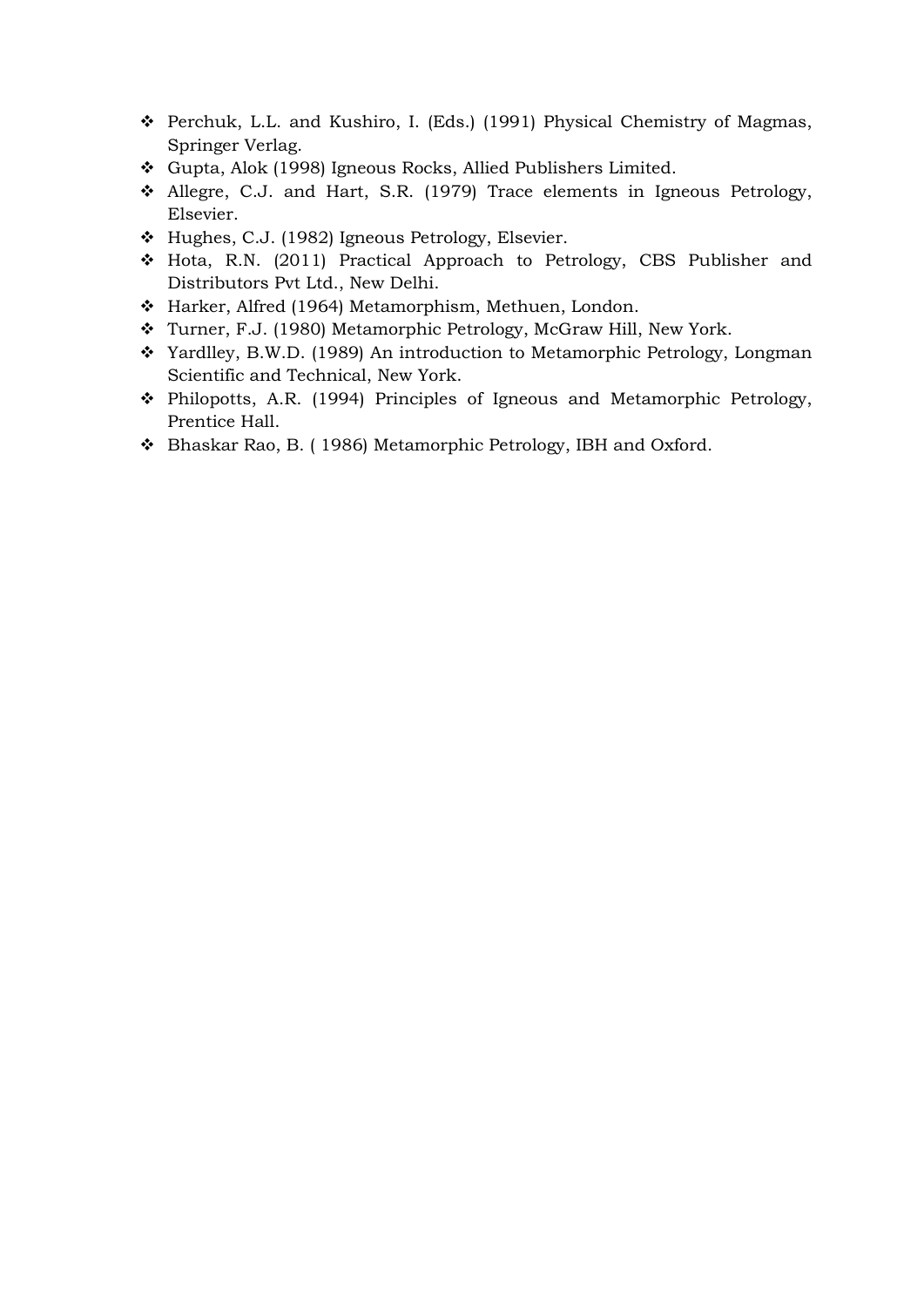### **GS-202: PHYSICS AND CHEMISTRY OF THE EARTH**

### **Unit – I: Universe and Planetary System**

- 1. Origin and components of solar system
- 2. Meteorites and their classification
- 3. Earth in relation to the solar system and universe
- 4. Cosmic Abundances of elements
- 5. Composition of the planets and meteorites

### **Unit – II: Physics of the Earth**

- 1. Seismic waves and their velocities
- 2. Internal structure of the earth,
- 3. Density distribution, shape and mass of the earth. density Vs depth profile.
- 4. Gravity and gravitational mechanics, gravity anomalies and their interpretation
- 5. The earth as Magnet, Earth's magnetic field, changes in magnetic field, origin of geomagnetic field, palaeomagnetism.

### **Unit – III: Introduction to Geochemistry**

- 1. Introduction to Geochemistry its scope, Geochemical Classification of the elements
- 2. Geochemical Cycle, path finder Elements, threshold values and Mode of Occurrence.
- 3. Geochemical classification and distribution of elements in the earth
- 4. Structure and atomic properties of elements
- 5. The Periodic table
- 6. Laws of Thermodynamics and phase diagrams
- 7. Geochemistry of hydrosphere, biosphere and atmosphere
- 8. Elementary crystal chemistry and thermodynamics
- 9. Structure Composition and evolution of the earth and distribution of elements.

### **Unit – IV: Geochronology and age of the Earth**

- 1. Law of Radioactivity,
- 2. Principles of isotopic dating, Decay schemes and Derivation of equation of age.
- 3. Introduction to isotope geochemistry
- 4. Rb/Sr, U-Th-Pb methods of dating the rocks.
- 5. Age of the Earth.
- 6. Trace elements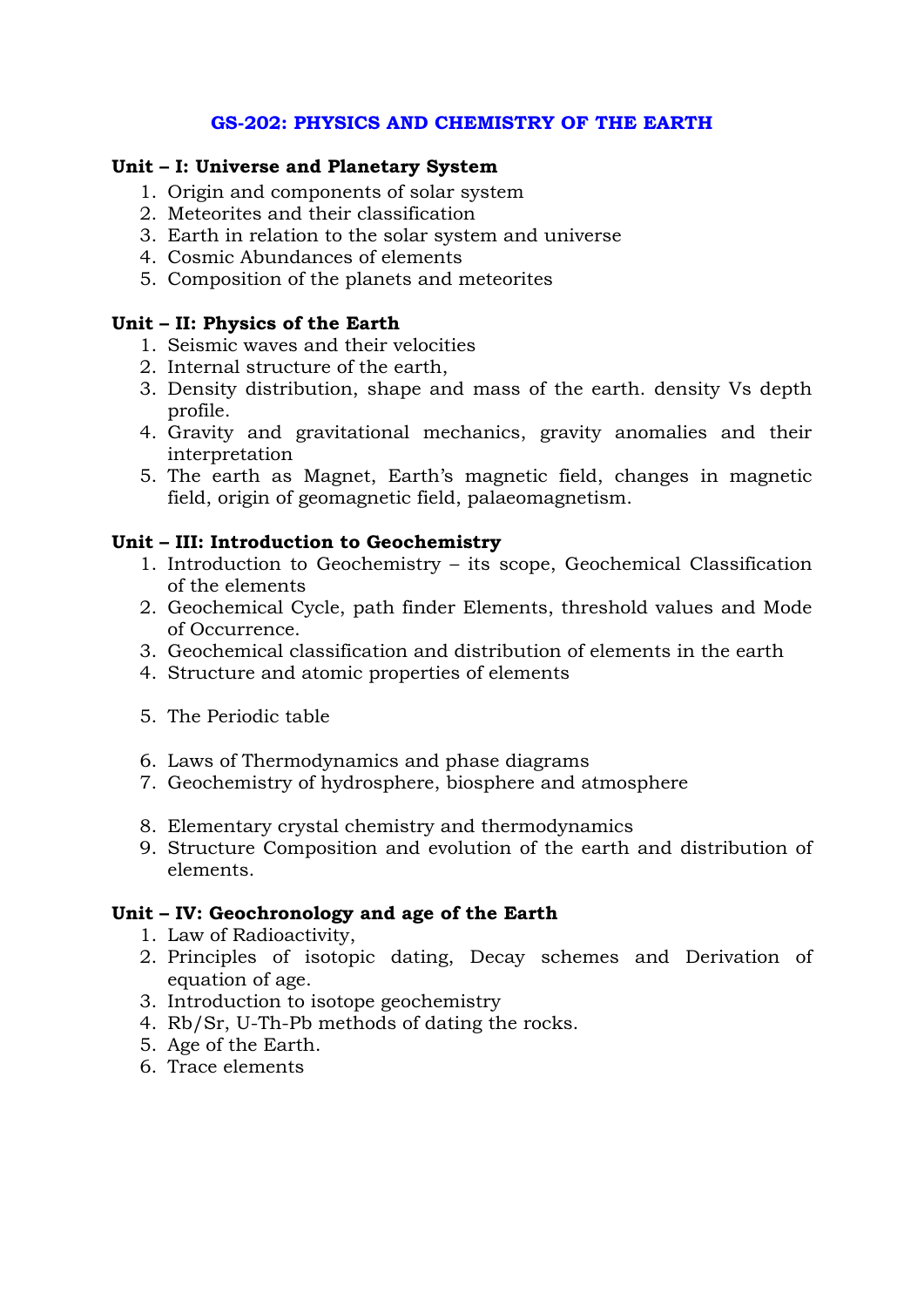### **Unit – V: Geochemical Methods**

- 1. Geochemical methods Geochemical Anomalies Dispersion patterns – Geobotonical indicators of minerals – surface and subsurface methods of sampling.
- 2. Geological Principles of ore search Introduction to Assaying and valuation of mineral deposits

#### **Books Recommended**

- Telford, W.M., Geldart, L.P., Sherrif, R.E. and Keys, D.A. (1976) Applied Geophysics, Cambridge Univ. Press.
- Howel, B.F. (1959) Introduction to Geophysical Prospecting, McGraw Hill.
- Lowrie, W. (1997) Fundamentals of Geophysics, Cambridge University Press.
- Mussett, A.E. and Khan, M.A. (2000) Looking into the Earth: An Introduction to Geological Geophysics, Cambridge University Press.
- Sharma, P.V. (1986) Geophysical Methods in Geology, Elsevier.
- Allegre, C.J. and Michard, G. (1974) Introduction to Geochemistry, Reidel, Holland.
- Anderson, G.M. (2005) Thermodynamics of Natural Systems, Cambridge University Press.
- Winter, J.D. (2001) Introduction to Igneous and Metamorphic Petrology. Prentice-Hall.
- Bloss, F.D. (1971) Crystallography and Crystal Chemistry, Holt, Rinehart, and Winston, New York.
- Drever, J.I. (1997) The Geochemistry of Natural Waters, 3rd Edn., Prentice Hall.
- Evans, R.C. (1964) Introduction to Crystal Chemistry, Cambridge Univ. Press.
- Faure, G. (1998) Principles and applications of geochemistry, 2nd Edn., Prentice Hall, New Jersy, 593p.
- Faure, G. (1986) Principles of Isotope Geology, 2nd Edn., John Wiley.
- Hoefs, J. (1980) Stable Isotope Geochemistry, Springer-Verlag.
- Klein, C. and Hurlbut, C.S. (1993) Manual of Mineralogy, John Wiley and Sons, New York.
- \* Krauskopf, K.B. (1967) Introduction to Geochemistry, McGraw Hill.
- Mason, B. and Moore, C.B. (1991) Introduction to Geochemistry, Wiley Eastern.
- Rollinson, H.R. (1993) Using geochemical data: Evaluation, Presentation, Interpretation, Longman U.K.
- Wood, B.J. and Fraser, D.G. (1977) Elementary Thermodynamics for Geologists, Oxford University Press, London.
- Rastogy, R.P. and Mishra, R.R. (1993) An Introduction to Chemical Thermodynamics, Vikash Pub. House.
- Anderson, G.M. and Crerar, D.A. (1993) Thermodynamics in Geochemistrythe equilibrium model, Oxford University Press, New York.
- Fletcher, P. (1993) Chemical thermodynamics for earth sciences. Longman Scientific and Technical, London.
- Glasstone, S. (1947) Thermodynamics for Chemists, East and West Pub.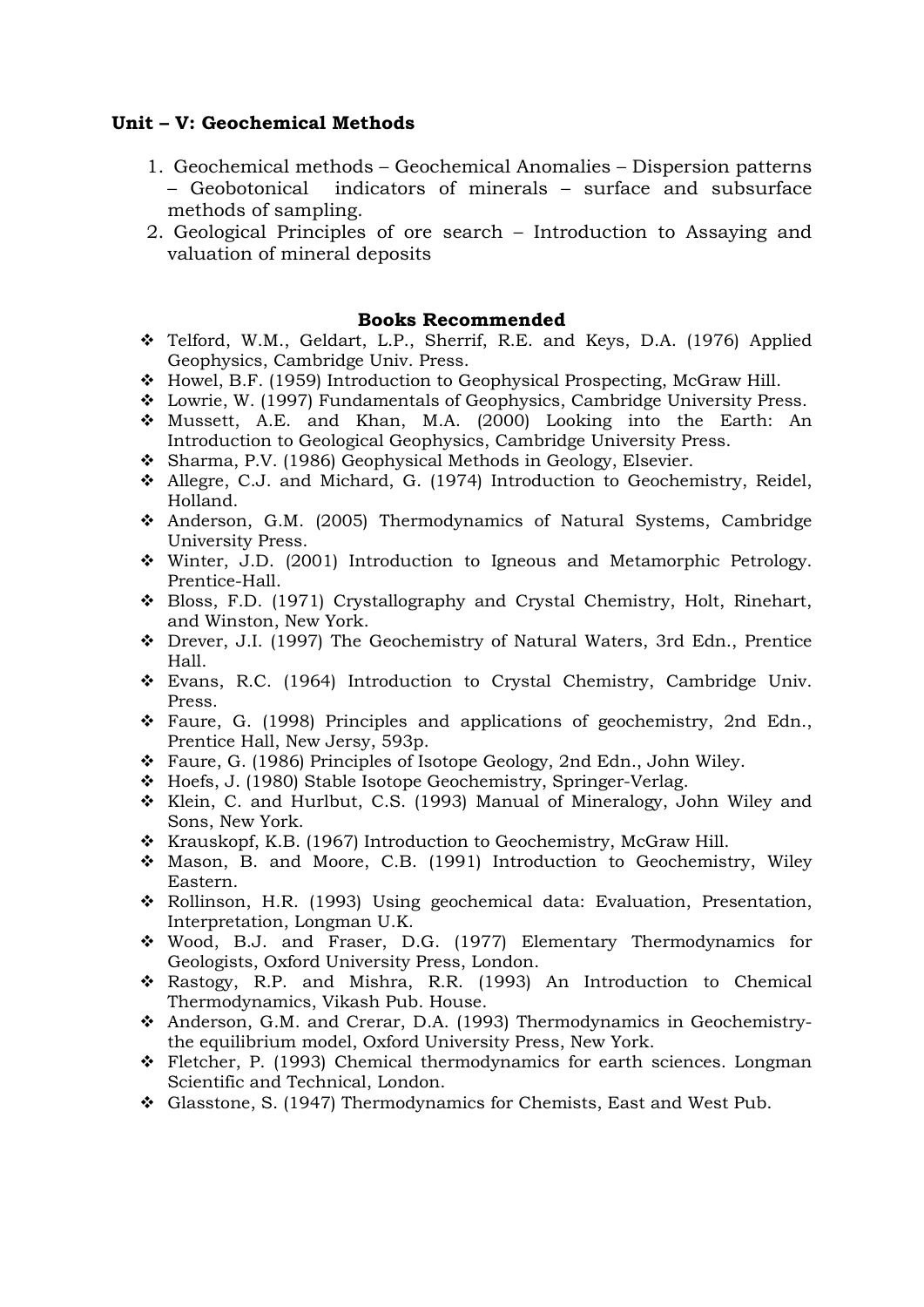### **GS-203: GEOMORPHOLOGY, STRUCTURAL GEOLOGY AND TECTONICS**

### **Unit – I: Introduction to Geomorphology**

- 1. Introduction to Geomorphology : History, basic concepts type and tools
- 2. Landforms : Role of lithology, climate and tectonics
- 3. Denudational processes weathering, erosion, transportation, weathering products and soils - profiles, types, duricrusts
- 4. Hillslopes : Their characteristics and development, fluvial processes on hill slopes
- 5. River and Drainage basin : Drainage patterns, network characteristics, Valleys and their development. Process of river erosion, transportation and deposition

### **Unit – II: Geomorphic Landforms and Applied Geomorphology**

- 1. Landforms produced by geomorphic agents
	- a) Fluvial b) Coastal c) Aeolian, d) Glacial, e) Karst, and Desert landforms
- 2. Applied Geomorphology : Application of geomorphology in geohydrology, mineral prospecting, engineering geology, watershed management, urban planning and environmental studies
- 3. Geomorphology of India : Geomorphological features and zones
- 4. Geomorphic mapping
- 5. Slope analysis and drainage basin analysis
- 6. Physiographic zones of Maharashtra
- 7. Topographical maps

### **Unit – III: Introduction to Structural Geology**

- 1. Principles of geological mapping and map reading
- 2. projection diagrams
- 3. Mechanical principles of rock deformation,
- 4. Behaviour of rock material under stress, strain analysis
- 5. Classification and genesis of folds, faults, lineations, foliations, joints and fractures

### **Unit – IV: Structural Analysis**

- 1. Scope of structural analysis , concept of Tectonite fabric and Tectonite Symmetry
- 2. Structural analysis on microscopic, mesoscopic and macrosopic scales
- 3. Introduction to petrofabrics
- 4. Structural behavior of igneous rocks, diapers and salt domes diapers and salt domes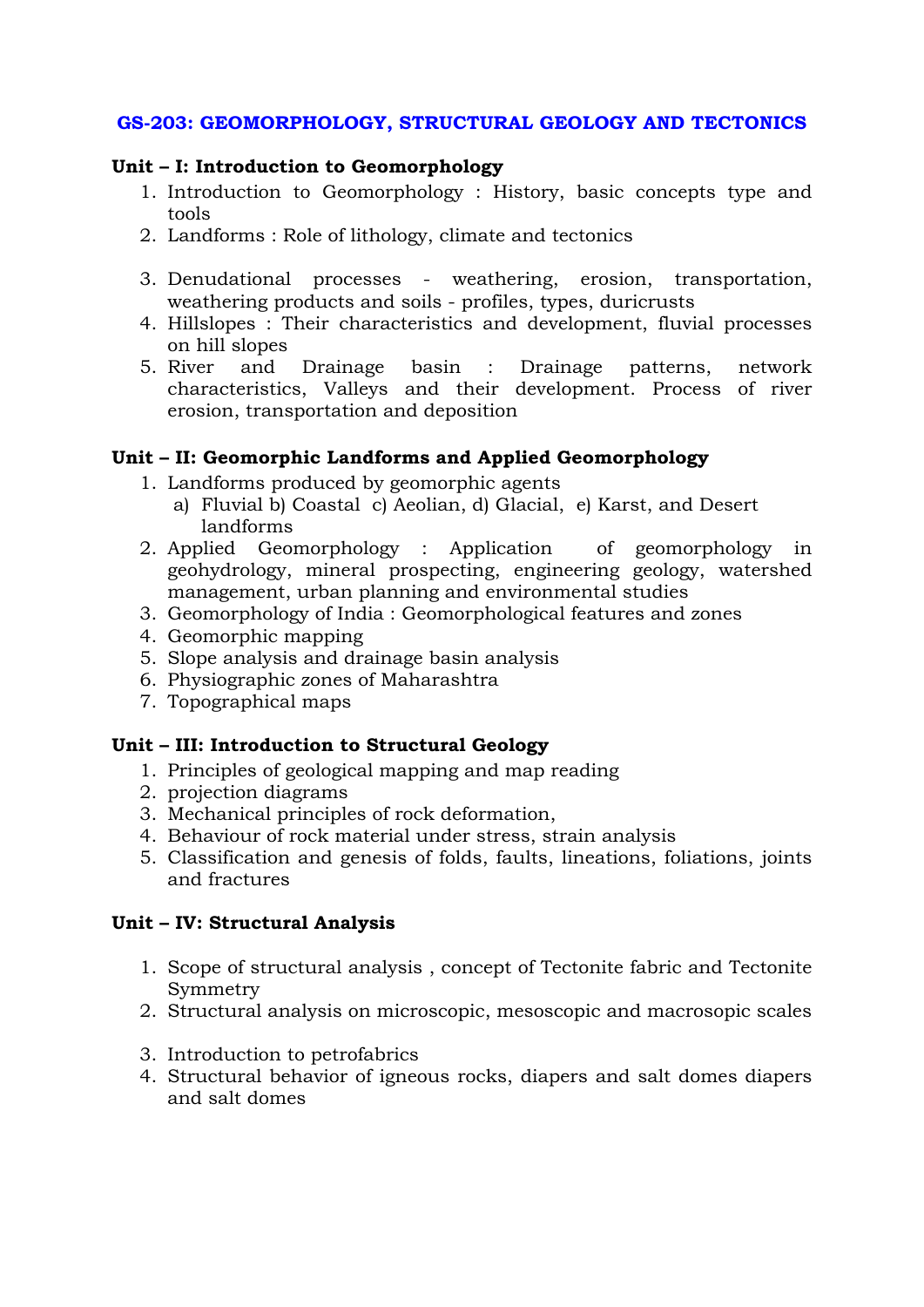### **Unit – V: Tectonics**

- 1. Structure and physical characters of continental and oceanic crust
- 2. seismic belts of the earth
- 3. Continental drift geological and geophysical evidence, mechanics, objections, present status
- 4. Sea floor spreading and Plate Tectonics, Structure and Tectonics of divergent margins, transform faults, convergent margins
- 5. Geodynamics of the Indian Plate and Tectonic framework of India
- 6. Heterogeneity of the earth's crust
- 7. seismicity and Plate movements
- 8. Neotectonics Features and evidences-characterastic landforms, Methods of analysis
- 9. Orogeny and epeirogency
- 10. Isostasy
- 11. Gravity and magnetic anomalies at Mid-ocean ridges, deep sea trenches, continental shield areas and mountain chains, , Island arcs, Oceanic islands and volcanic arcs,

### **Books Recommended**

- Ghosh, S.K. (1993) Structural Geology: Fundamental and Modern Developments, Pergamon Press.
- Hobbs, B.E., Means, W.D. and Williams, P.F. (1976) An outline of Structural Geology, John Wiley and Sons, New York.
- Ramsay, J.G. (1967) Folding and fracturing of rocks, McGraw Hill.
- Ramsay, J.G. and Huber, M.I. (1983) Techniques of Modern Structural Geology, Vol. I, Strain Analysis, Academic Press.
- Ramsay, J.G. and Huber, M.I. (1987) Techniques of Modern Structural Geology, Vol. II, Folds and Fractures, Academic Press.
- Ramsay, J.G. and Huber, M.I. (2000) Techniques of Modern Structural Geology, Vol. III (Application of continuum mechanics), Academic Press.
- Turner, F.J. and Weiss, L.E. (1963) Structural analysis of Metamorphic Tectonites, McGraw Hill.
- Marshak, S. and Mitra, G. (1988) Basic methods of Structural Geology, Prentice-Hall, New Jersey.
- Condie, K.C. (1989) Plate Tectonics and Crustal Evolution, 3rd Ed., Pergamon, Oxford Press.
- \* Kearey Phillips and Vine, F.J. (1996) Global Tectonics, Blackwell Science, Oxford.
- Windley, B.F. (1977) The Evolving Continents, John Wiley and Sons, New York.
- $\div$  Moores, E and Twiss, R.J. (1995) Tectonics. Freeman.
- \* Keary, P., Klepeis, K.A. and Vine, F.J. (2012) Global Tectonics. Third Edition (Reprint), Wiley-Blackwell, Wiley India Pvt. Ltd.
- Storetvedt, K.N. (1997) Our Evolving Planet: Earths History in New Perspective. Bergen (Norway), Alma Mater Fortag.
- Patwardhan, A.M. (1999) The Dynamic Earth System, Prentice-Hall, New Delhi
- Gass, I.G. (1982) Understanding the Earth, Artemis Press (Pvt) Ltd. U.K.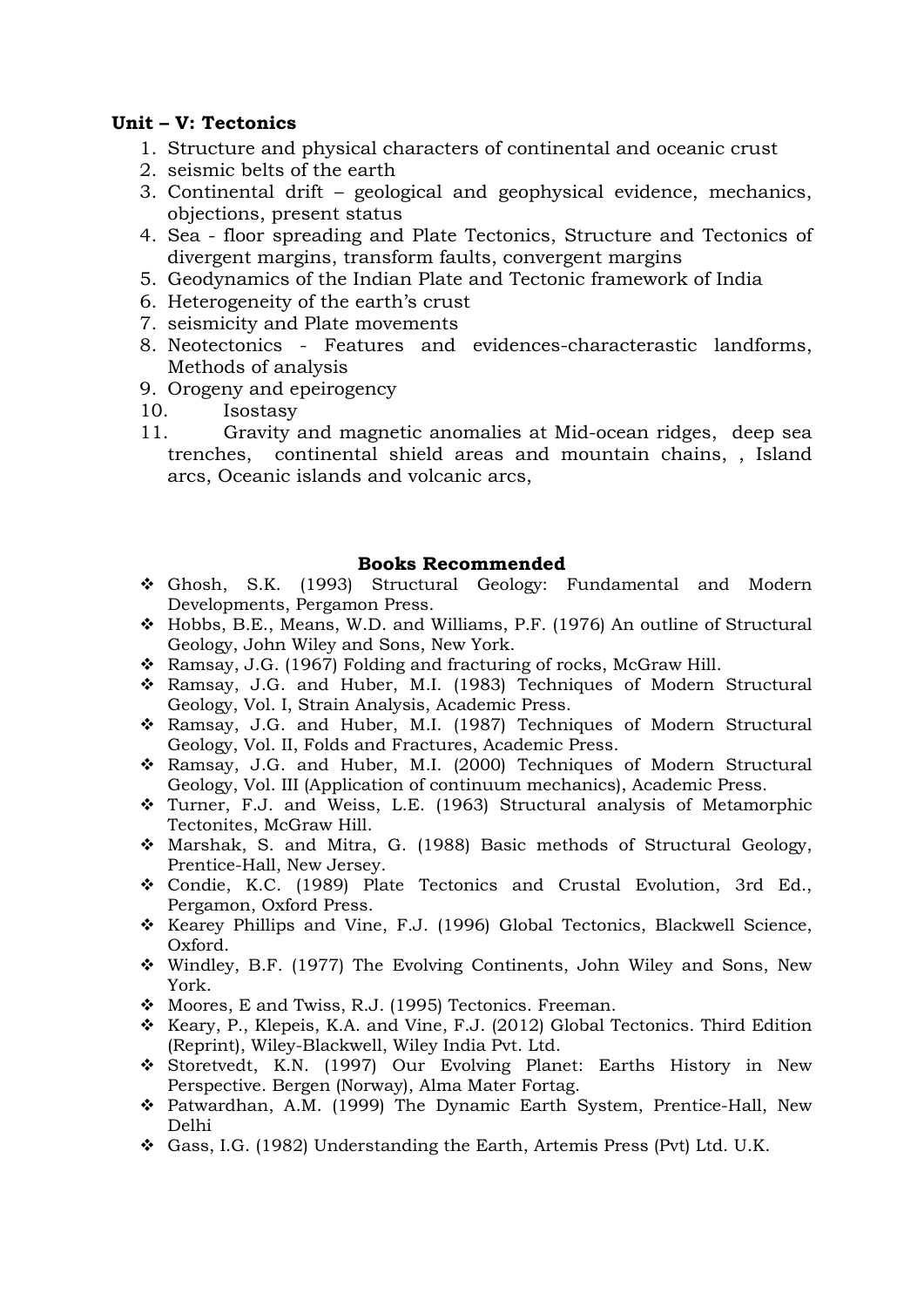- Moores, Eldridge M. and Twiss, Robert J. (1995) Tectonics, Freeman and Company.
- Valdiya, K.S. (1984) Aspects of Tectonics -Focus on south central Asia, Tata McGraw- Hill.
- Sharma, H.S. (1990) Indian Geomorphology, Concept Publishing Company, New Delhi
- Thornbury, W.D. (1980) Principles of Geomorphology, Wiley Easton Ltd., New York
- \* Kale and Gupta, Introduction to Geomorphology.
- \* Rice, Fundamentals of Geomorphology.

### **GS-204: PRACTICALS RELATED TO IGNEOUS AND METAMORPHIC PETROLOGY**

- 1. Characterisation of Igneous rocks, textures and structures.
- 2. Characterisation of differentg rock types under microscope.
- 3. Igneous rocks and Metamorphic rocks
- 4. CIPW normative calcaluation for igneous rocks.
- 5. Variation diagrams (Binary and Ternary)

### **GS-205: PRACTICALS RELATED TO GEOMORPHOLOGY, STRUCTURAL AND TECTONICS**

- 1. Structural problems by orthographic and stereographic methods.
- 2. Construction of structural sections and interpretation of geological maps.
- 3. Plotting and interpretation of mesoscopic structural data
- 4. Drainage basin and network morphometry
- 5. Relief and slope anlysis Profiles and maps
- 6. Identification of landforms on toposheets, aerial photographs and satellite images
- 7. Study of representative soil profiles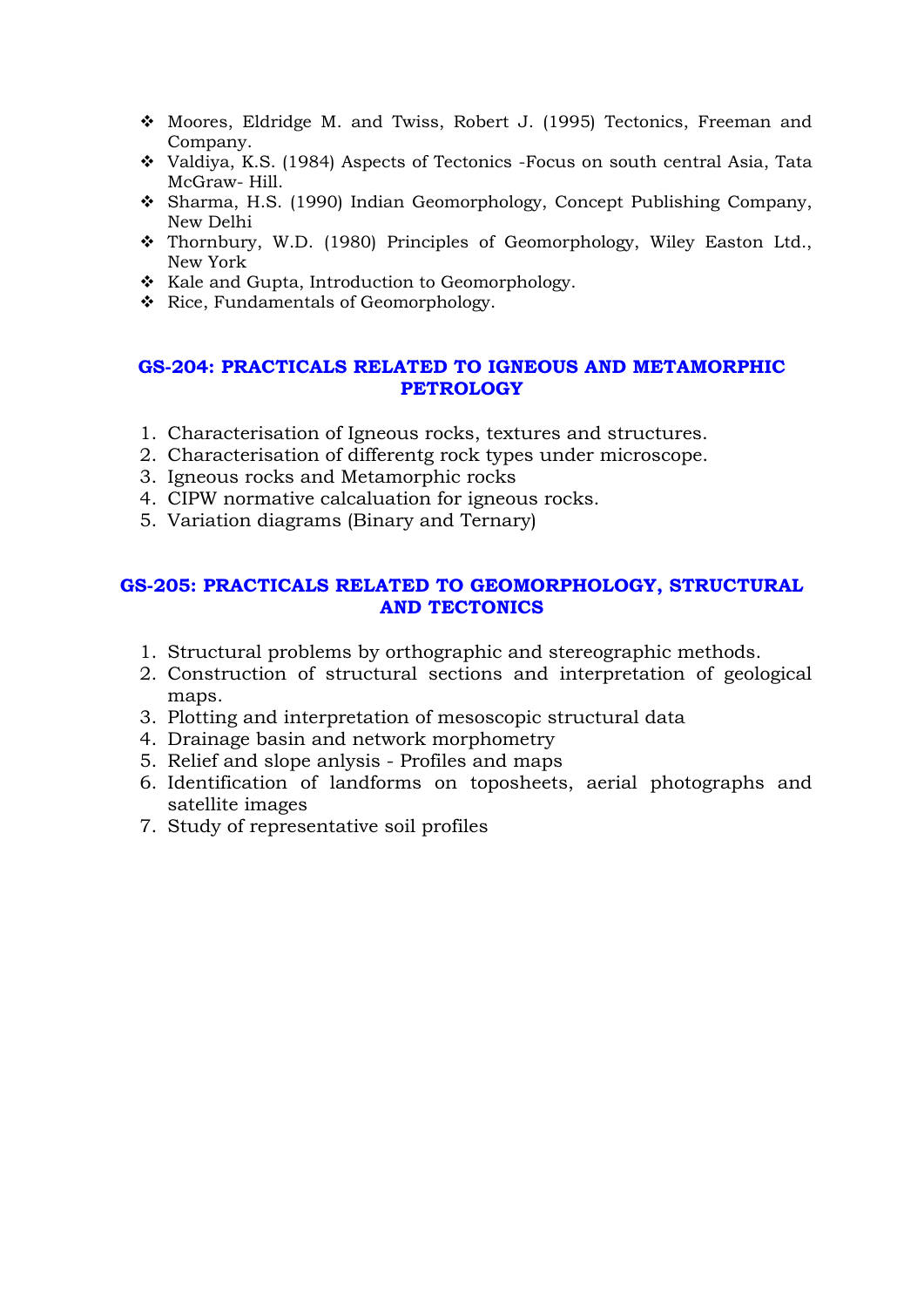### **SEMESTER – III**

### **GS-301: INDIAN STRATIGRAPHY**

# **Precambrian Stratigraphy of India –Part 1- Archaeans Precambrian stratigraphic framework of India**

- > Classification, structure and tectonics of the Dharwarcraton
- > Ancient Supracrustal (Sargur Type)
- Gold bearing schist belts of Eastern Karnataka (Kolar Type)
- Younger Schist belts (Dharwar Type)
- Granulites, charnockites, Khondolites of eastern ghats
- Structure, tectonics and stratigraphy of the OMG, OMTG, Iron Ore Group (SingbhumCraton)
- Stratigraphy of the Sukma, Bengpal, and Bailadila series from Central India
- > Stratigraphy of BGC / Bhilwara Super Group of Rajasthan
- > Ancient granites, viz. Singbhum, Chitradurga, etc.
- > Archaeans of the Extra Peninsular region

# **Precambrian stratigraphy of India-Part 2- Proterozoic**

Archaean-Proterozoic boundary

- Stratigraphy, geology, tectonics and evolution of the following Proterozoic basins / Purana formations in India
	- Delhi-AravalliSupergroup
	- Singbhum Group
	- Sausar-Sakoli Groups
	- □ Vindhyans
	- Cuddapah
	- Pranhita-Godavari
	- Bhima
	- Kaladgi

### **Phanerozoic stratigraphy of the Extra peninsular region**

Paleozoic stratigraphy of Himalayan sequences from Kashmir, Spiti, Kumaon region, Cambrian of Spiti, Triassic of Spiti, Triassic of Pin valley

- > Geology of the Indus Ophiolite belt, the Indus Group and Sangeluma Group
- > Geology of the ShyokOphiolite belt
- > The Trans-Himalayan & Karakoram granite batholith
- Statigraphy and tectonics of the Siwaliks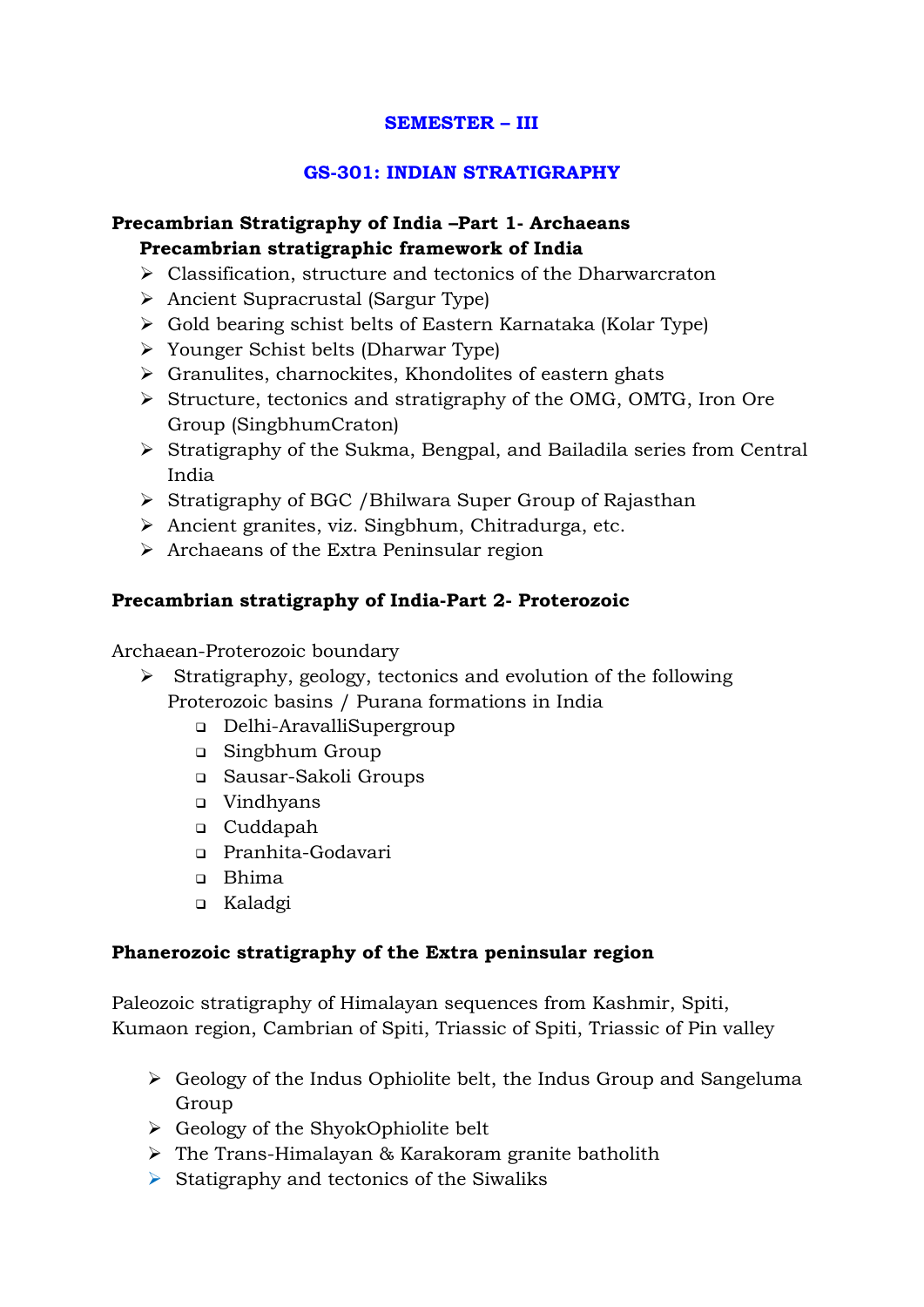### **GS-302: INDIAN MINERAL DEPOSITS, EXPLORATION AND MINING**

### **Indian mineral deposits and mineral economies:**

• Occurrence and distribution in India of metalliferous deposits – base metals, iron,

manganese, aluminum, chromium, nickel, gold, silver, molybdenum, Indian deposits of non-metals – mica, asbestos, barites, gypsum, graphite, apatite and beryl, Gemstones, refractory minerals, abrasives and minerals used in glass, fertilizer, paint, ceramic and cement industries, Building stones, Phosphorite deposits, Placer deposits, rare earth minerals.

- Coal deposits: Classification, genesis and distribution of coal fields in India
- Strategic, critical and essential minerals,
- India's status in mineral production changing patterns of minerals consumption, National Mineral Policy,
- Mineral Concession Rules, Marine mineral resources and Law of sea.

# **Ore genesis:**

- Ore deposits and ore minerals Magmatic processes of mineralization.
- Porphyry, Skarn and hydrothermal mineralization.
- Fluid inclusion studies.
- Mineralization associated with (i) Ultramafic, mafic and acidic rocks. (ii) Greenstone belts. (iii) Komatites, Anorthostics and Kimberlites and (iv) submarine volcanism,
- Magma-related mineralization through geological time.
- Stratiform and Stratabound ores,
- Ores and metamorphism- cause and effect relations.

### **Mineral exploration:**

- Methods of surface and subsurface exploration,
- prospecting for economic minerals drilling, sampling and assaying,
- Geophysical techniques gravity, electrical, magnetic, airborne and seismic,
- Geomorphological and remote sensing techniques,
- Geobotanical and geochemical methods,
- Borehole logging and surveys for deviation.

### **Mining:**

- Guides to ore: Regional and Topographical Guides, Mineralogical Guides , Structural Guides and Stratigraphic Guides
- Drilling Methods: Percussion Drills Jumper bar drills- Pneumatic drills - Churn drills-Reichdrills, Rotary Drills -Auger drills -Colyx drills-Turbo drills- Diamond drills, Miscellaneous Drills - Jet drills-High temp. flame drills- Banka drills (Empire drills)- Burnside drills
- Mining Methods Alluvial Mining- Open Cast Mining Under ground Mining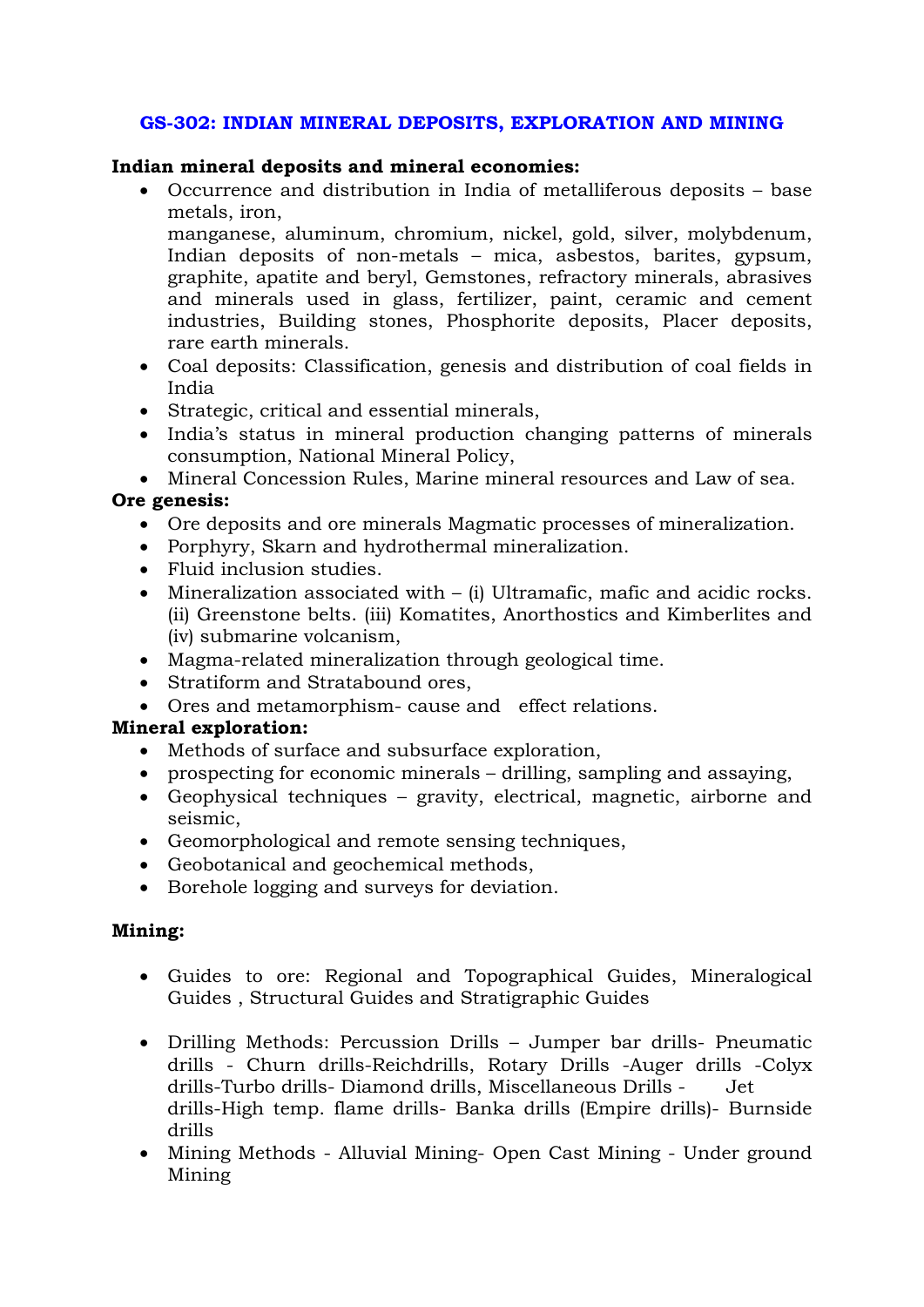### **Books and references**

- 1. Geochemistry In Mineral Exploration Awakes, H &Wobb J.S. Harper & Row New York.
- 2. Principles Of Geochemical Prospecting, Ginsburg. I.I. Pentagon Press, N.Y. london.
- 3. Geochemistry Of Rare And Dispersed Chemical Elements In Society, Vinogradev.
- 4. Biochemical Methods Of Prospecting, Malyuga, D.P.
- 5. Geochemistry Of Epigenesis Faibidge.
- 6. Principles of Mining Geology, Arcokiaswamy..
- 7. Introduction To Geophysical Prospecting Milton B, DobrinMc-Graw Hill Book Company, Inc
- 8. Exploraion Geophysics Jakaosku, J.J.
- 9. Outlines Of Geophysical Prospecting A manual for Geologists. M.B.R. Rao. Prasaranga, Mysore University
- 10. Geophysical Methods in Geology P.V. Sharma.
- 11. Applied Geophysics In The Search For Minerals Eve. A.S.Keys.
- 12. Geophysical Exploration Heilava. C.H.
- 13. Exploration Geophysics for Geologists And Engineers Edited by Bhimasanakaran, V.L.S. Gour. V.K. - The Association of Exploration Geophysists - Hyderabad
- 15. Principles of Applied Geophysics D.S. Parasnis
- 16. Introduction to Geophysics -C.H.Howel.
- 17. The Geology Of Ore Deposits John M. Guilbert and charles. F.Park, Jr.W.H.Freeman and Co., New York. 1986.
- 18. Economic Mineral Deposits, Bateman, A.M.
- 19. Ore Deposits Park, Jr. C.F.
- 20. Geology Of Mineral Deposits Smirnov, U.J.
- 21. The Ore Minerals And Their Intergrowths Ramhor, Dr. Paul.
- 22. Ore Petrology Stanton, R.L.
- 23. India's Mineral Resources Krishnaswamy, S.
- 24. Metallic and Industrial minerals Lamey Carl, A.
- 25. Introduction To India's Economic Minerals Sharma, N.L. & Ram. K. S.
- 26. A Treatise On Industrial Minerals Of India-Sinha, R.L.
- 27. **Mineral Deposits Of India, Mukerjee 1999: Allied publications.**
- 28. Elements of Mining Geology, Young
- 29. Elements of Mining Lewis
- 30. Mining Of Mineral Deposits Shevyekov
- 31. Introduction Of Mining Stoces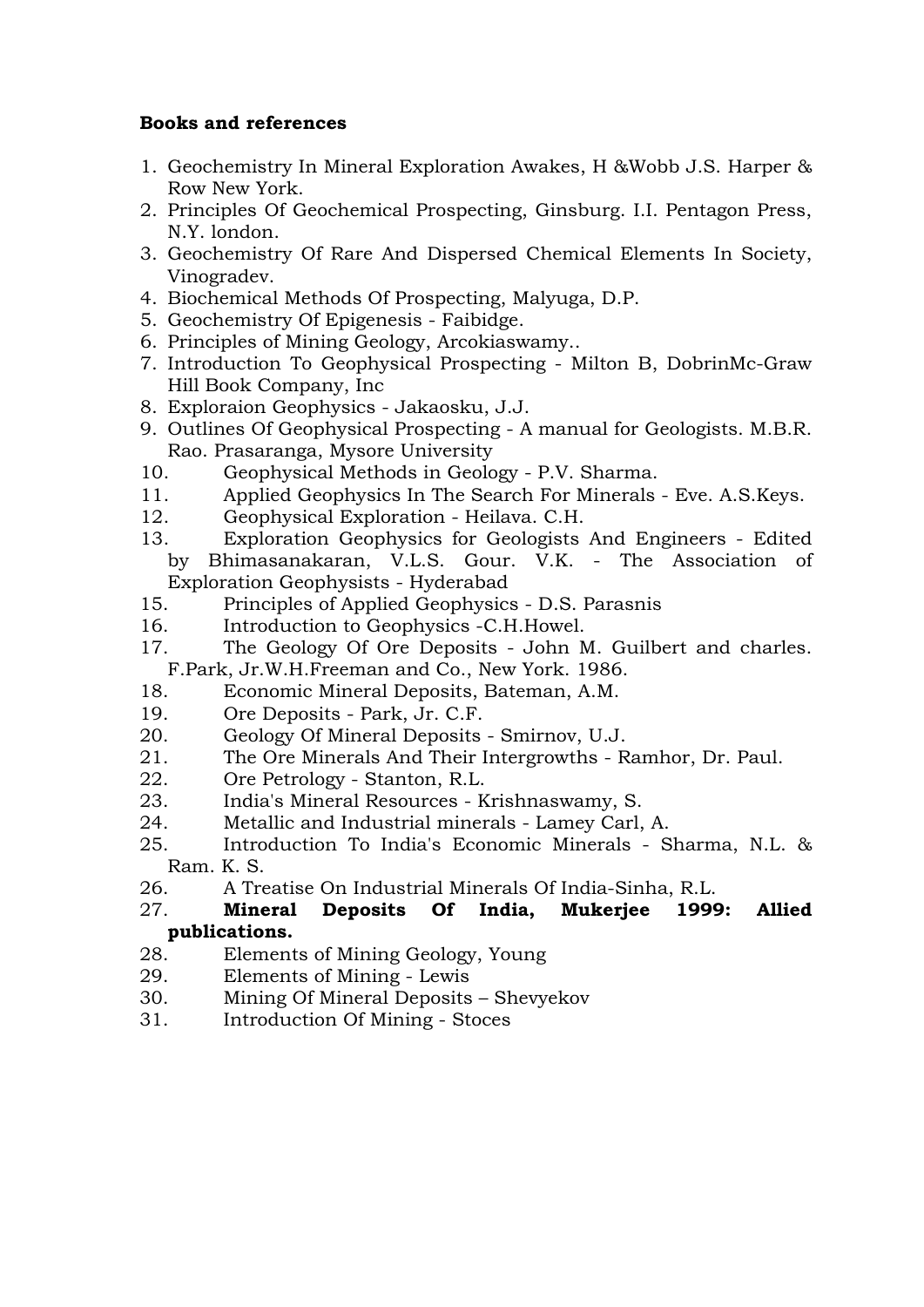### **GS-303: REMOTE SENSING AND GIS**

#### **Fundamentals of Remote Sensing**

Concepts and principles of Remote Sensing The nature and generation of EMR Interaction of EMR with the atmosphere and earth's surface features.

### **Satellite Remote Sensing:**

Satellite Remote Sensing – Data products and their specifications Remote Sensing observations and platforms Types of sensors, Data Resolution Global and Indian Space missions

### **Digital Image Processing and Image Interpretation**

Digital Image Structure and Data recording formats Image rectification and restoration Image enhancement and classification Image transformation and data fusion Ground truths and training sets in image processing and in automated processing Visual photo interpretation techniques based on 'photo elements' and 'terrain elements'

### **Geographic Information Systems (GIS) and GPS**

Principles and applications of GIS Map Projections Systems, Map Visualization Traditional maps, map scales and their interpretation Components of GIS GIS data models and structures GIS analysis and GIS modeling Integration of Remote sensing and GIS techniques and it's applications in Geological Sciences Principles and applications of GPS

### **Computer Applications**

Basic concepts of computer, hardware, operating systems Application software in Geology: word processing, spreadsheets, graphics and data base,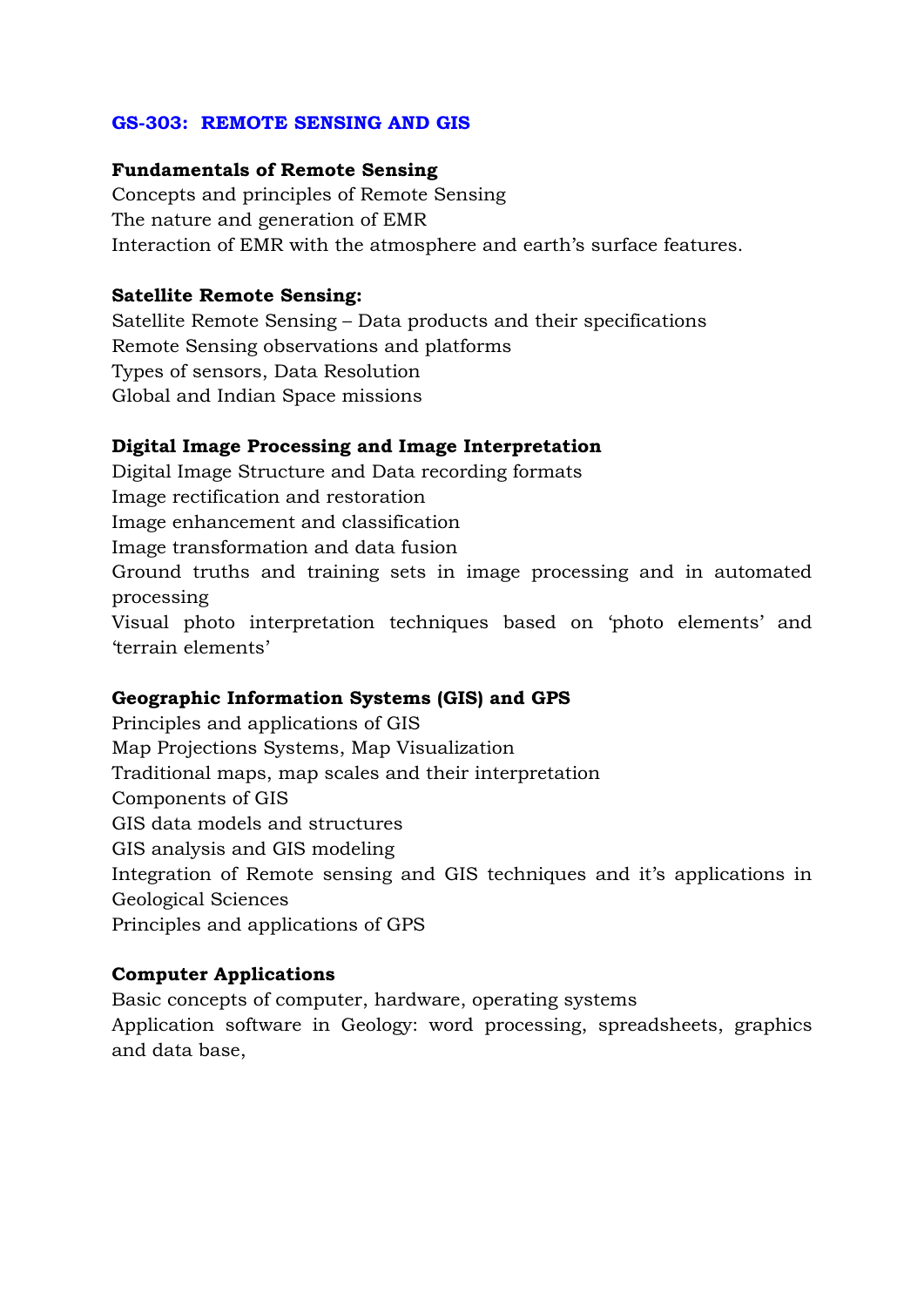### **GS-304 PRACTICALS RELATED TO INDIAN MINERAL DEPOSITS, EXPLORATION AND MINING**

- Delineation of ore deposit based on exploration data.
- Economic evaluation of ore deposit.
- Preparation of technical report.
- Geochemical map interpretation, Interpretation of anomalies groundwater and river water, Selection of geochemical methods in mineral exploration.
- Interpretation of field geophysical data gravity, magnetic, electrical, seismic and radio active in deciphering groundwater, mineralized zones and construction site evaluation.
- Study of metallic and non- metallic economic minerals.

# **GS-305: PRACTICALS RELATED TOREMOTE SENSING AND GIS**

Determination of photo scale, Study of traditional maps Visual interpretation of earth's features from aerial photographs and satellite images Stereo-photo interpretation Photogrametric computation Preparation of different thematic maps in GIS Operation of GPS Drawing flow charts for the computer programs required in solving Geoscientific problems

# **Books and references:**

1. Aerial photographic interpretation, Principles and applications - D.R.Leuder.

- 2. Photogeology Miller, J.C.
- 3. Mannual of colour aerial photography -Ed. Smith, J.T.Jr.
- 4. Manual of photogrammetry Ed: MorrieM.Thompson.
- 5. Manual of Remote sensing Ed: Robert G Reeves.

6. Theory of pattern recognition and modern forecasting - V.Karpin and Wright Pattern.

7. Remote sensing in Geology - Parry S. Siegal& Alan. R.Gillespie

8. Manual of photographic interpretation - Ed: Colwell, R.N.

9. Principles of Remote Sensing - Patel Singh; SP publication

10. Digital Remote Sensing - Pritivish Nag M Kudrat ; Concept publication

### **11. Principles of GIS for land and resources assessment, Burrough, P.A., 1986, Oxford.**

12. An introduction to Geographical information systems: Ian Heywood, Sarah Cornelius and Steve Carver.Publisher: Longman.

13. Geographical information systems Vol 1 & 2. Edited by: Paul A.Longley, Michael F.Goodchild, David J. Maguire & David W.Rhind.

14. **Geographical information systems and digital image processing – Muralikrishna 1999. Allied Publication**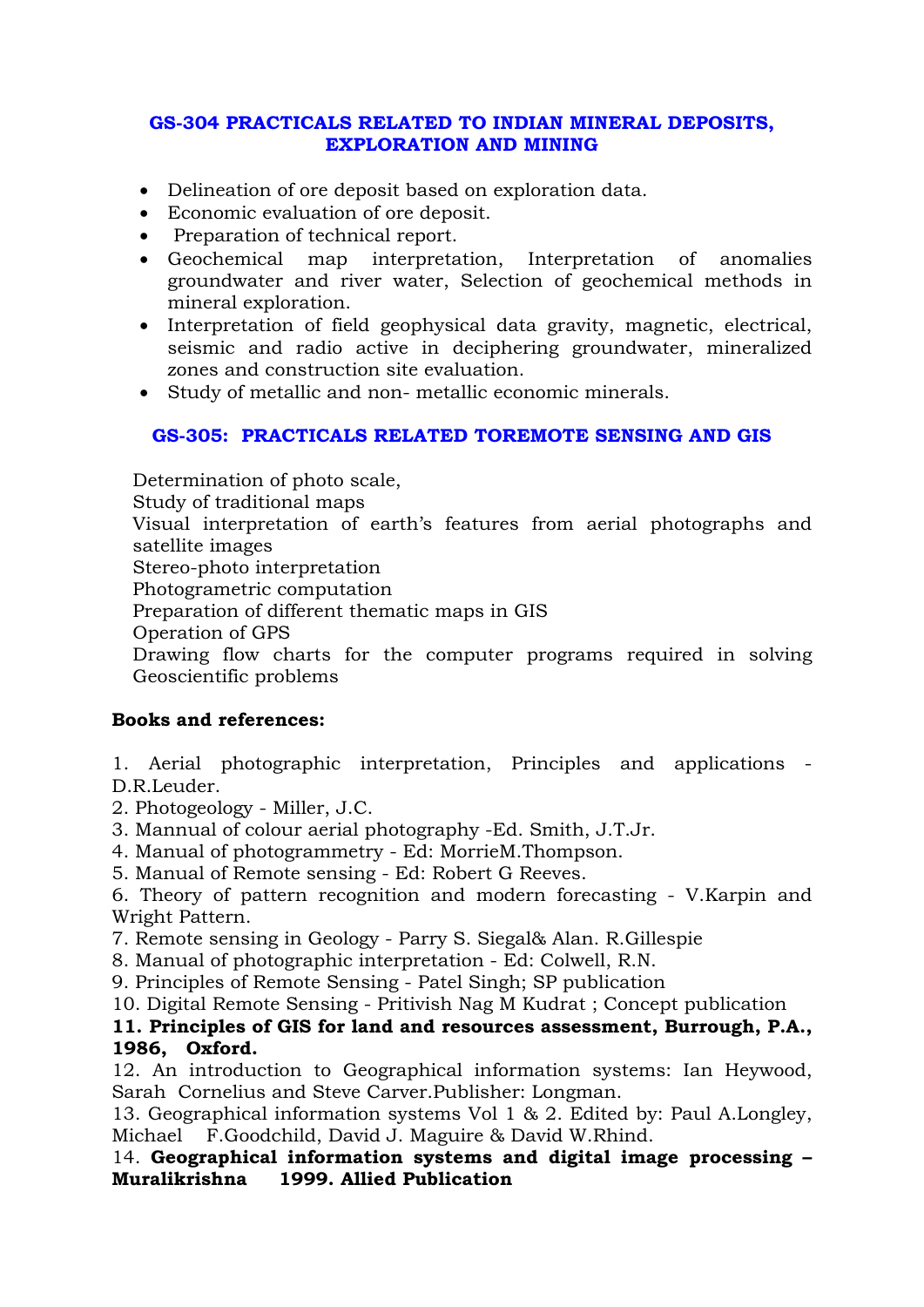### **SEMESTER – IV**

### **GS-401: PETROLEUM GEOSCIENCES**

#### **Composition of Reservoir and Source rocks**

- > Composition of hydrocarbons& non hydrocarbons component
- Physico-chemical properties of hydrocarbons (oil, gas, oil field waters, Coal bed

methane, hydrates)

- > Surface & subsurface occurrences of hydrocarbons
- > Theories of Organic & inorganic Origin of hydrocarbons: Merits & Demerits

Organic petroleum geochemistry and conversion of organic matter into hydrocarbons

- > Kerogen : Composition, classification and types
- Source & reservoir rocks (porosity & permeability); petroliferous basins

### **Total Petroleum Systems**

- Migration-Primary & Secondary, characteristics & processes
- Accumulation: Favorable & unfavorable conditions; nature of accumulation
- Clastic& non clastic Reservoirs rocks
- > Traps: introduction, conditions of formation and Types

### **Distribution of Reservoir fluids and Oil Field Waters**

- Introduction to Oil-Water, Gas-Oil Contacts
- > Fluid flow within Reservoirs

### **Exploration & Logging**

- Introduction to Geophysical, Geo-bio-chemical and Geobotanical prospecting
- Logging: Introduction, Types & Interpretation.
- > Seismic methods: Principles, techniques, tools and interpretation
- > Electrical logs: Principles, techniques, tools and interpretation
- Gamma ray & neutron logs: Principles, techniques, tools and interpretation

### **Development of Hydrocarbon deposits**

- > Development of mature oil-gas fields: Objectives, stages, processes and execution;
- Enhance Oil Recovery (EOR): Primary, Secondary & Tertiary

### **Drilling Techniques**

- > Introduction to Drilling methods, Rigs and their types,
- Component of Rigs & Drilling Mechanism.
- > Drilling and mud parameters

### **Petroliferous basins-**

- World scenario and at least one case study of economically important Hydrocarbon deposits;
- > Petroliferous basins of India: Stratigraphy, lithology, structure and reserve estimation of – Bombay high, Krishna Godavari, Assam, Cambay and Jaisalmer Basins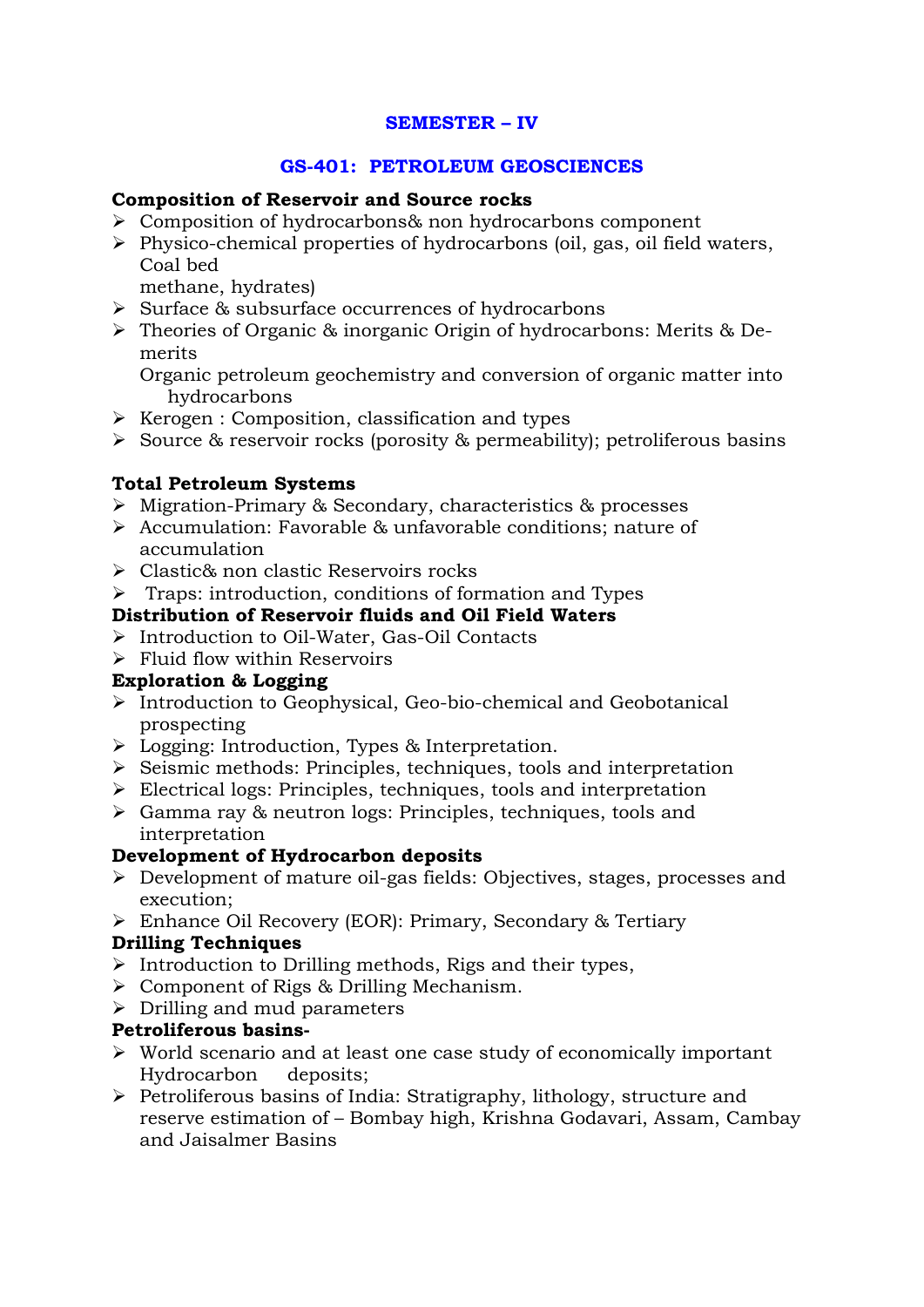### **GS-402: HYDROGEOLOGY**

#### **Introduction**

- > Hydrosphere Evaporation, condensation, precipitation, interception, runoff cycle (surface, subsurface and groundwater), infiltration.
- > Factors that affect occurrence of groundwater Climate, topography, geology and hydrogeologic properties of rocks.
- > Hydrogeological classification of rocks
- Constraints of water resources

### **Occurrence and distribution of Groundwater**

- > Vertical distribution of groundwater.
- > Hydrologic properties of Rocks Porosity, Hydraulic conductivity
- Derivation and validation of Darcy's Law.
- Aquifers Characteristics of unconfined and confined aquifers
- > Behaviour of alluvium, sedimentary, crystalline and volcanic rocks as aquifers
- $\triangleright$  Flow net analysis
- > Types of well

### **Pumping tests**

- $\triangleright$  Pumping tests principles types of pumping tests, procedures, determination of aquifer properties and well characteristics by simple graphical methods.
- > Significance of transmissivity, storativity and specific capacity of wells.

### **Groundwater quality**

- > Quality of groundwater chemical standards for drinking and irrigational water- concept of hydrogeochemicalfacies
- Seawater intrusion Ghyben Herzberg relation remedial measures

### **Exploration techniques**

- Integrated approach to groundwater prospecting: Role of toposheets and remote sensing in groundwater exploration
- Hydrogeomorphological mapping
- > Surface and subsurface Geophysical methods,
- > Tracer techniques Exploratory Borewell programme

### **Watershed Development and management**

- Introduction to Watershed development : Artificial recharge techniques, surface water harvesting techniques.
- > Conjunctive use of surface and groundwater.
- > Groundwater provinces of India.
- Groundwater in Maharashtra state.
- > Groundwater legislation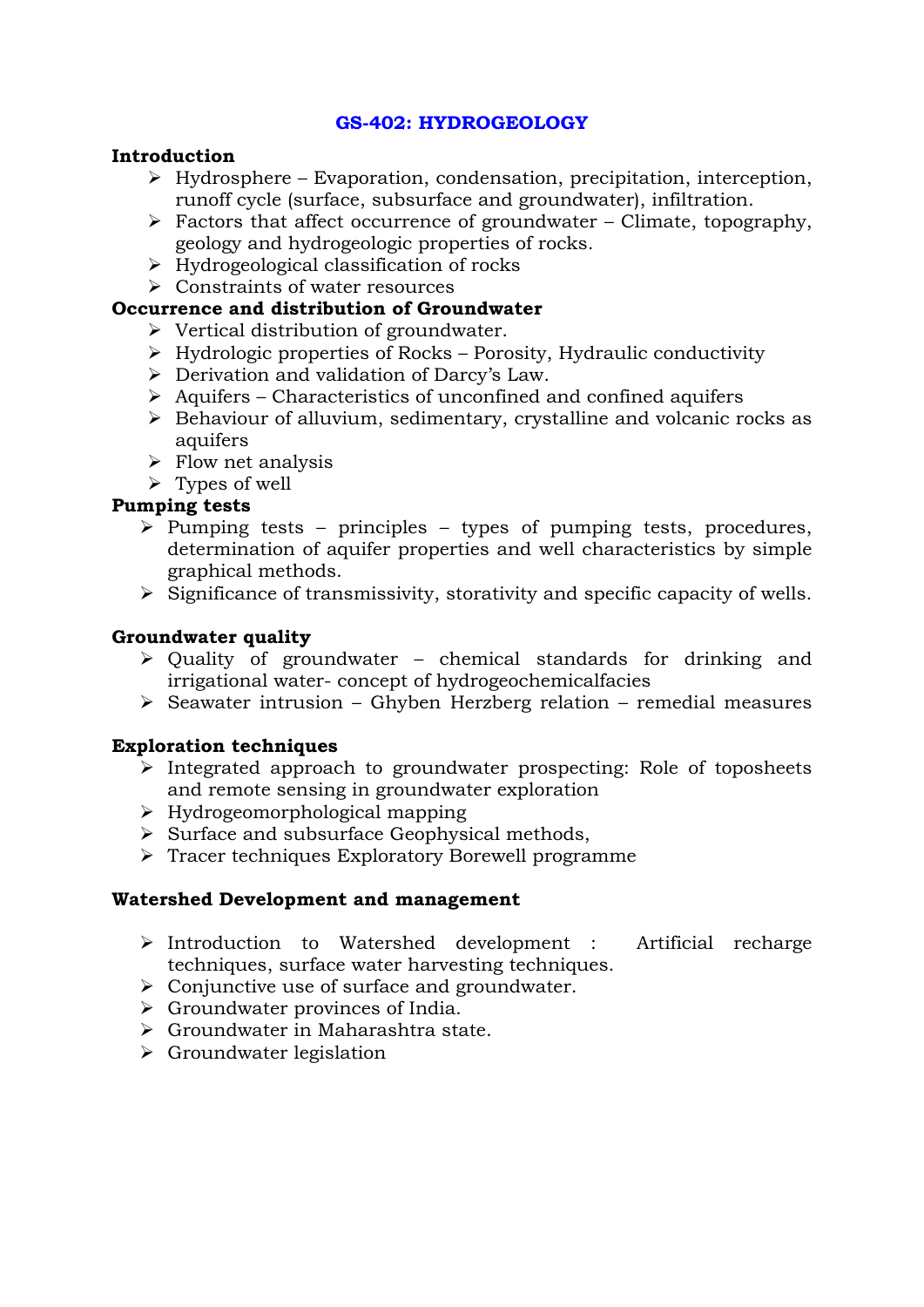### **GS-403: ENGINEERING AND ENVIRONMENTAL GEOSCIENCES**

### **Introduction to Engineering Geology**

- > Scope of Engineering Geology
- Engineering properties of rocks and soils; and their determination.
- Rock mechanics: Behavior of rocks under stress, Rock failure mechanisms
- Geological considerations for the selection of dam sites, Spillways, tunnels and Bridges

### **Geo-material**

- > Building stones and road metals; Aggregates and its classification
- > Rock testing: Mechanical test, Chemical test, Durability test
- Aggregate resource development:
	- 1. Requirement of primary fragmentation
	- 2. Planning of quarry, hill slope side or open pit.
	- 3. Removal of overburden and its disposition at suitable site
	- 4. Selection of drilling, blasting method for main blasting and secondary breaking for given size of fragmentation
	- 5. Selection of equipment's for drilling, loading, hauling to crusher site
	- 6. Methods of extraction of aggregate resources
	- 7. Use of synthetic materials used as remedial measures
	- 8. Estimation of overburden thickness & rock strata classification

### **Introduction to Environmental Geology:**

- > Introduction, Fundamental concepts, scope. Man and environment.
- Natural and Man- made hazards and disasters
	- o Lithospheric hazards- volcanoes, earth quakes, landslides, land subsidence, tsunamis, meteorite strike, etc.
	- o Hydrospheric hazards- sea level changes, coastal hazards, water pollution (sea, river and ground water), floods
	- o Atmospheric hazards- air pollution, acid rain, etc
	- o Man-made hazards- industrial, nuclear, mining, etc

### *Remedial measures:*

- Introduction: origin, characteristics and preventive measureswater pollution, soil pollution and air pollution.
- EIA (Environmental Impact Assessment), case studies.

### **Introduction to marine Geology**

> Introduction and significance of Physical, Chemical and Biological oceanography

### **Marine resources**

- Shallow and deep water Marine Resources and significance: E.g. Polymetalic nodules and oozes
- > Tidal Energy: Introduction and harnessing
- Marine pollution: Oil spills and nuclear waste disposal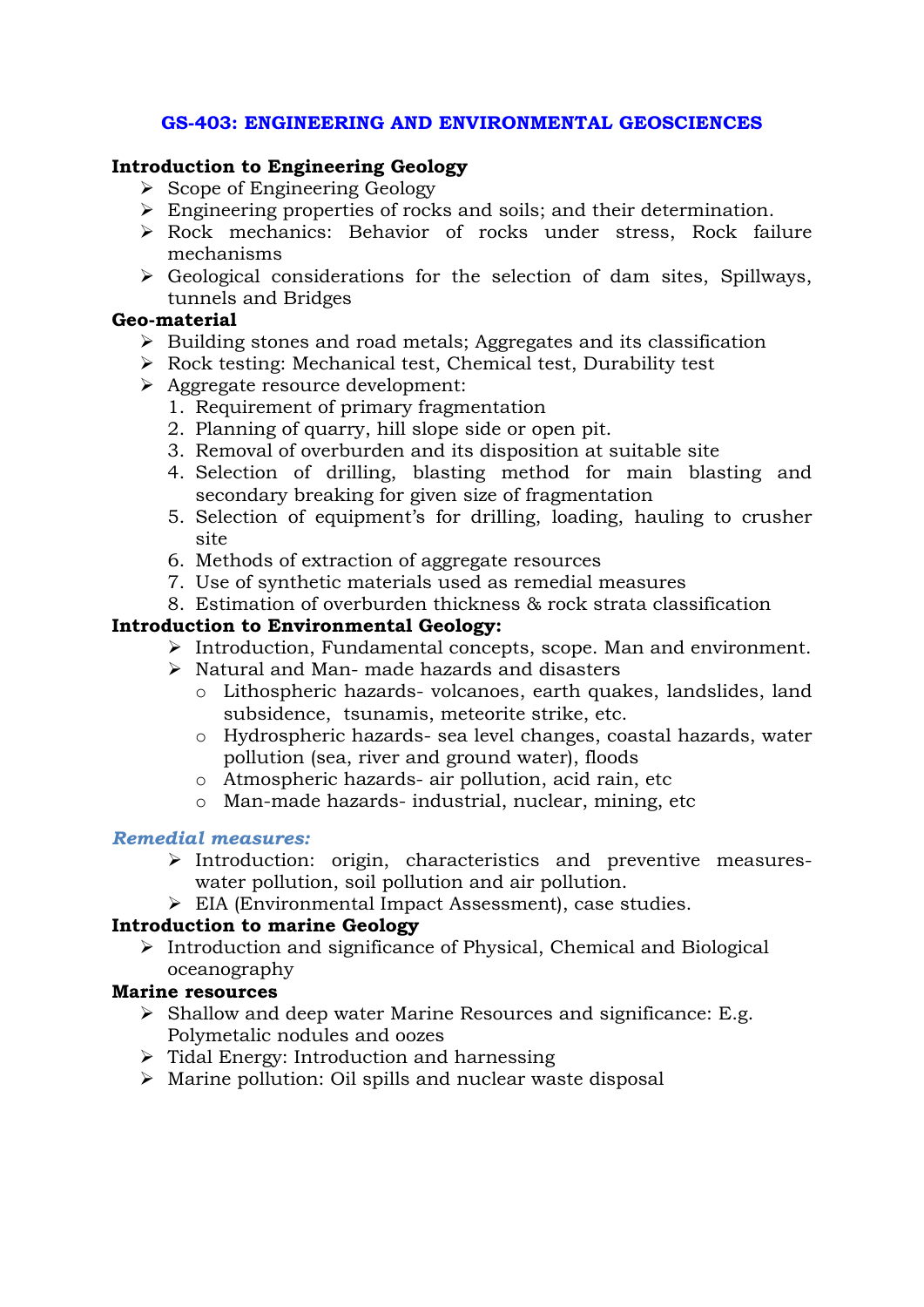### **GS-404: PRACTICALS RELATED TO ABOVE COURSES**

- $\blacktriangleright$  Lithofacies analysis
- > Preparation of structure contour maps and structural cross sections
- Porosity and permeability measurements
- > Well correlations: geologic and bio-stratigraphic
- Well log interpretations
- Isopach and lithofacies maps, Fence diagram
- > Oil Reserve Estimation
- > Core analysis
- > Analysis of rainfall data
- > Preparation of water level contour maps and their interpretation
- > Analysis of pumping test data using different methods of aquifer and well characteristics determination.
- > Plotting and analysis of hydrogeochemical data
- Morphometric analysis and site selection for water conservative measures.
- > Water audit.
- > Various methods of Surveying used in engineering geology, Chain Surveys, Plane table surveys, Use of Surveying equipments
- > Determination of Engineering properties of Geological materials
- > Interpretation of borehole data, Preparation of bore logs / Lithologs.
- > Preparation of Report and Presentation of Engineering data
- Water and Soil analysis, Plotting and interpretation of geochemical data.
- > Preparation of hazard Zonation map.
- $\triangleright$  Quantification of EIA.
- > Heavy Mineral: Separation, identification and interpretation
- > Sediment Size and shape Analysis and interpretation
- > Trace element Analysis
- > Organic Carbon and Total Phosphorus Analysis
- $\triangleright$  Foraminiferal and nano-planktons studies

### **GS-405: DISSERTATION**

Topic of the Dissertation work will be allotted to the students as per the specialization of the teacher and interest of the student.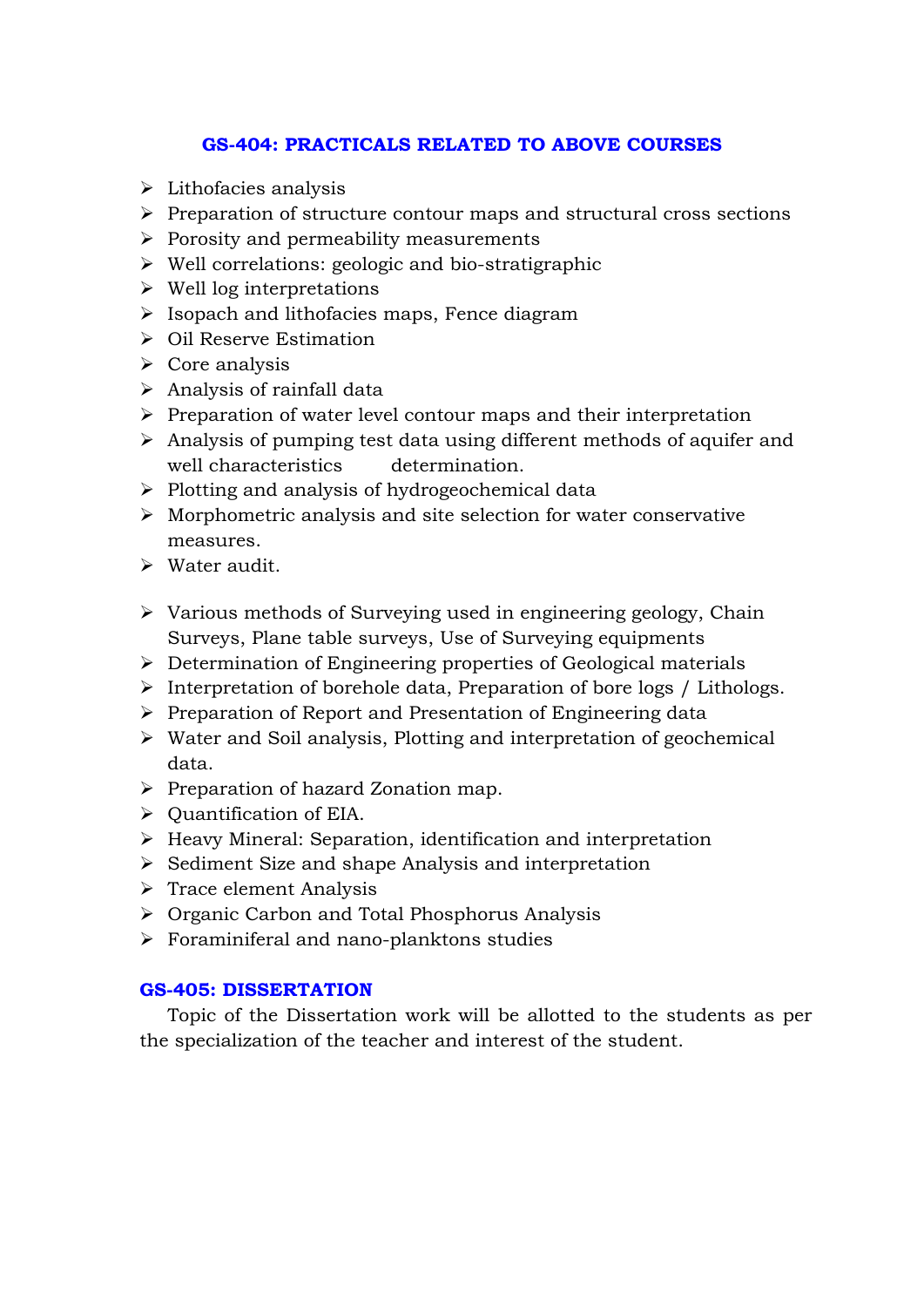### **Books and references**

- 1. Todd, D.K. Groundwater Hydrology
- 2. Karanth K.R. Groundwater Assessment Development and Management
- 3. Raghunath H.M. Groundwater
- 4. Davis S.n. and Dewiest R.J.M. Hydrogeology
- 5. Freeze and Cherry Groundwater
- 6. Leverson : Geology of Petroleum
- 7. Russel : Petroleum Geology
- 8. Brown and Day : India's Mineral Wealth
- 9. Dobrin : Introduction to geophysical prospecting
- 10. Kearey and Brooks: An Introduction to Geophysical Exploration
- 11. Soroie: Geology for Engineers
- 12. Krynine and Judd: Principles of Engineering Geology and Geotechniques
- 13. Rise and Wateson: Elements of Engineering Geology
- 14. Faure : Principles of Isotope Geology
- 15. Panigrahi D.C. : Mine Environment and Ventilation
- 16. Primer of Oil well drilling : By IADC
- 17. BhagwanSahay : Mud logging
- 18. Person : Geological Well drilling technology
- 19. Cray and Cole : Oil & well drilling technology
- 20. Kennedy : Fundamentals of Drilling
- 21. Hearst & Nelson : Well logging for physical properties
- 22. Killops&Killops (200) Organic Geochemistry
- 23. F. K North Petroleum Geology
- 24. Petroliferous Basins of India- ONGC
- 25. Kennet : Marine Geology
- 26. Menard : Marine Geology
- 27. Keller : Environmental Geology
- 28. Tank : Environmental Geology
- 29. A.D.Howward and I. Remson : Geology in Environmental Planning
- 30. Strahler and Strahler : Environmental Geology
- 31. Ordway : Earth Science and Environment
- 32. Turk and Turk : Environmental Geology
- 33. K.S.Valdiya : Environmental Geology
- 34. Bryant E. : Natural Hazards, Cambridge University Press
- 35. Bell F.G. : Geological Hazards
- 36. Smith K. : Environmental Hazards
- 37. Dhravabaraya V.V., Sastry and patnaik V.S. Watershed Management

Books on Disaster Management course of IGNOU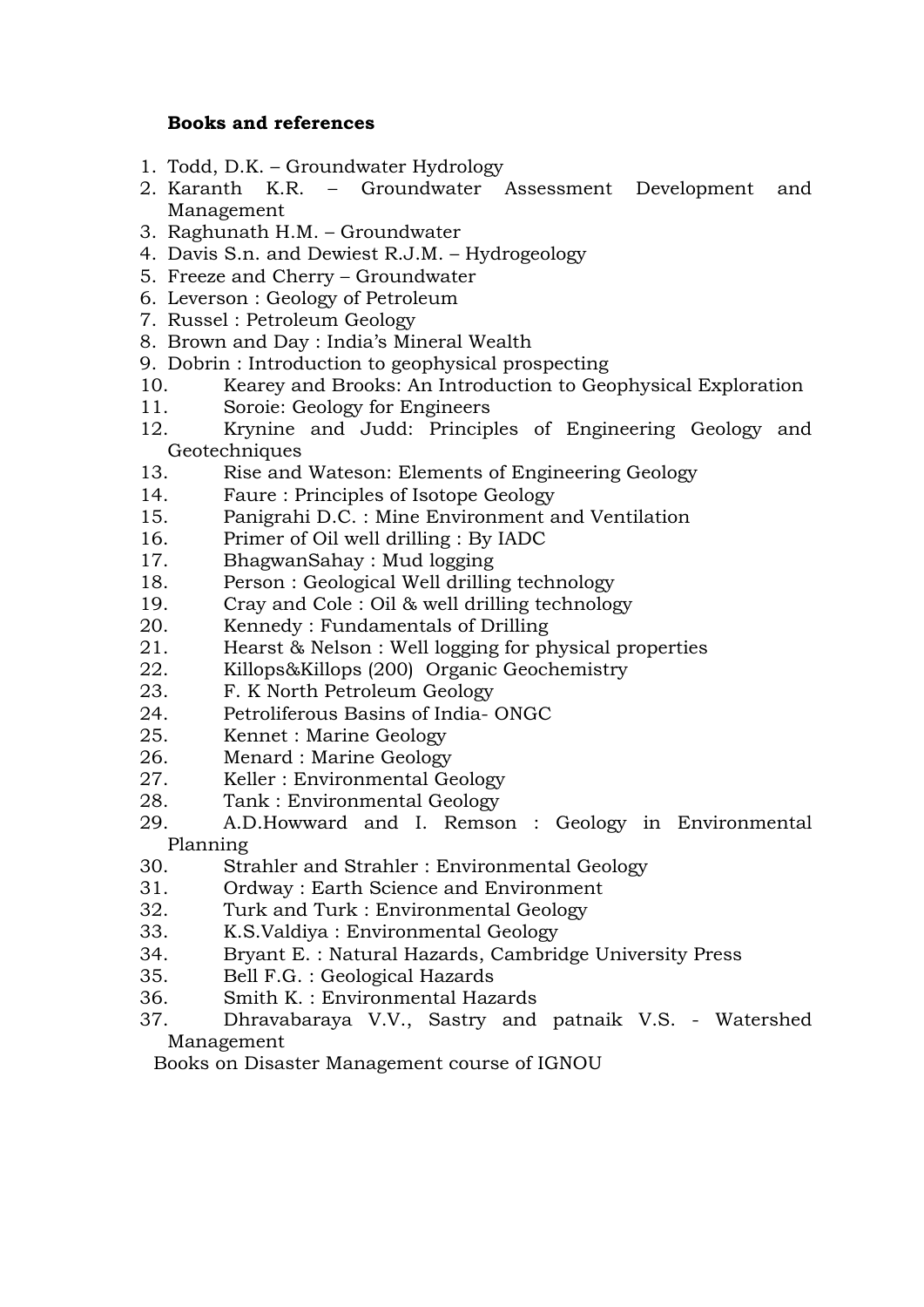### **SCHOOL OF ENVIRONMENTAL AND EARTH SCIENCES North Maharashtra University, Jalgaon**

#### **Model for implementation of the**

#### **Credit-Grade based Performance and Assessment (CGPA) system**

#### **M.Sc. course**

 In tune with the concept and suggestions of the UGC and NAAC, technological advancement and social needs and to make the teaching effective and meaningful, School of Environmental and Earth Sciences has been permitted to adopt Credit-Grade based Performance and Assessment (CGPA) system from the academic year 2009-2010 for the course M.Sc. (Applied Geology) being run in the school. The modalities and operational details of the credit system shall be as follows.

#### **A. Features of the CGPA System:**

- 1. Master's degree course, M.Sc. being run in School would be of 84 credits each.
- 2. One credit for the theory course shall be of the one clock hour per week running for 15 weeks. Thus, each theory course of 4 h per week teaching shall be of 4 credits.
- 3. Four credits for each practical course shall be awarded to the 8 h of laboratory exercise per week for a semester. As per the guidelines of the work load, each batch for practical course shall consist of 10-12 students and each batch shall perform the laboratory exercise twice in a week. Thus, each practical course shall be of 8 h laboratory exercise per week with 4 credits.
- 4. Four credits shall be awarded to the Project course, which will commence from III Semester and the final work and report will be completed during IV Semester. The marks and the credits will be allotted in IV Semester.
- **5.** Two credits, one each in first two semesters (i.e. for Semester I and II) have been allocated for the Tutorials/Home assignments. Besides, for every theory course one Take Home Assignments of 25 marks each shall be conducted. Average marks of all the home assignment in the given semester will be considered. No grade will be given for the tutorial. However, the completion of the credit for the tutorial shall be compulsory.
- 6. Two credits, one each in the III and IV semesters have been allocated for the Seminar. There shall be one seminar per student. Marks out of 25 will be allocated per semester for this as per break up given below in (g). No grade will be given for the seminar. However, the completion of the credit for the seminar shall be compulsory.
- 7. Every student shall complete 84 credits in a minimum of four semesters. All Semesters will have 21 credits each.
- 8. Academic calendar showing dates of commencement and end of teaching, internal assessment tests and term end examination shall be duly notified before commencement of each semester every year by the School.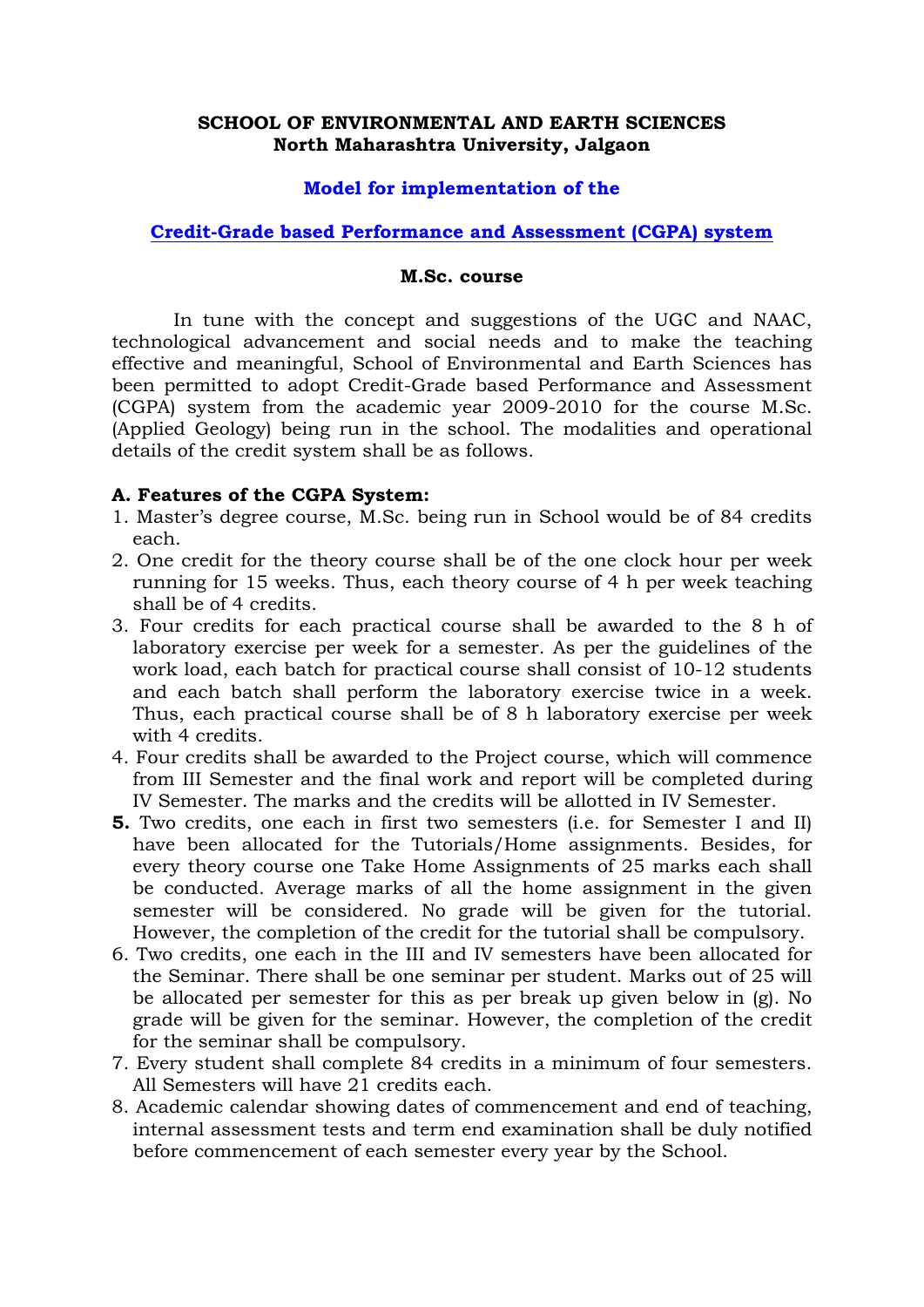### **B. Evaluation of the student:**

- **(a)** The evaluation of the student shall be divided into two parts viz. **Internal Assessment** and **Term End Examination (semester end examination)** 
	- with a weightage in the ratio of 25:75, as approved by the committee.
- **(b)** Standard of passing –
- (i) There shall not be pass or fail for the internal assessment. However, the attendance for the internal assessment shall be compulsory.
- (ii) Minimum marks for passing the Term End Examination in theory/practical/project course shall be 40%.
- (iii) Minimum marks for passing the theory/practical/project course ( i.e. sum of the marks obtained in internal and term end examination) shall be 40%.
- **(c)** The distribution of marks for each theory paper of 4 credits at term (Semester) end examination and for continuous internal assessment (Minor tests), as approved by the committee shall be as follows:

| <b>Theory Examination</b> | <b>Maximum marks</b> |
|---------------------------|----------------------|
| Internal assessment       | 25                   |
| Term end examination      | 75.                  |
| Total marks               |                      |

**(d)** The distribution of marks for each laboratory course of 4 credits at term (Semester) end examination and for continuous internal assessment (Minor tests), as approved by the committee shall be as follows:

| <b>Practical</b>     | <b>Maximum marks</b> |
|----------------------|----------------------|
| <b>Examination</b>   |                      |
| Internal assessment  | 25                   |
| Term end examination | 75                   |
| Total marks          |                      |

**(e)** The Project course will commence from III Semester and the final work and report will be completed during IV Semester. The marks and the credits will be allotted in IV Semester. The distribution of marks for Project course of 4 credits at term (Semester) end examination and for continuous internal assessment (Minor tests), as approved by the committee shall be as follows:

| Practical            | <b>Maximum marks</b> |
|----------------------|----------------------|
| <b>Examination</b>   |                      |
| Internal assessment  | 25                   |
| Term end examination | 75                   |
| Total marks          |                      |

### **(f) Internal Assessment:**

(i) Internal assessment for each course would be continuous and dates for each internal test/practical test will be pre-notified in the time table for teaching or placed separately as a part of time table.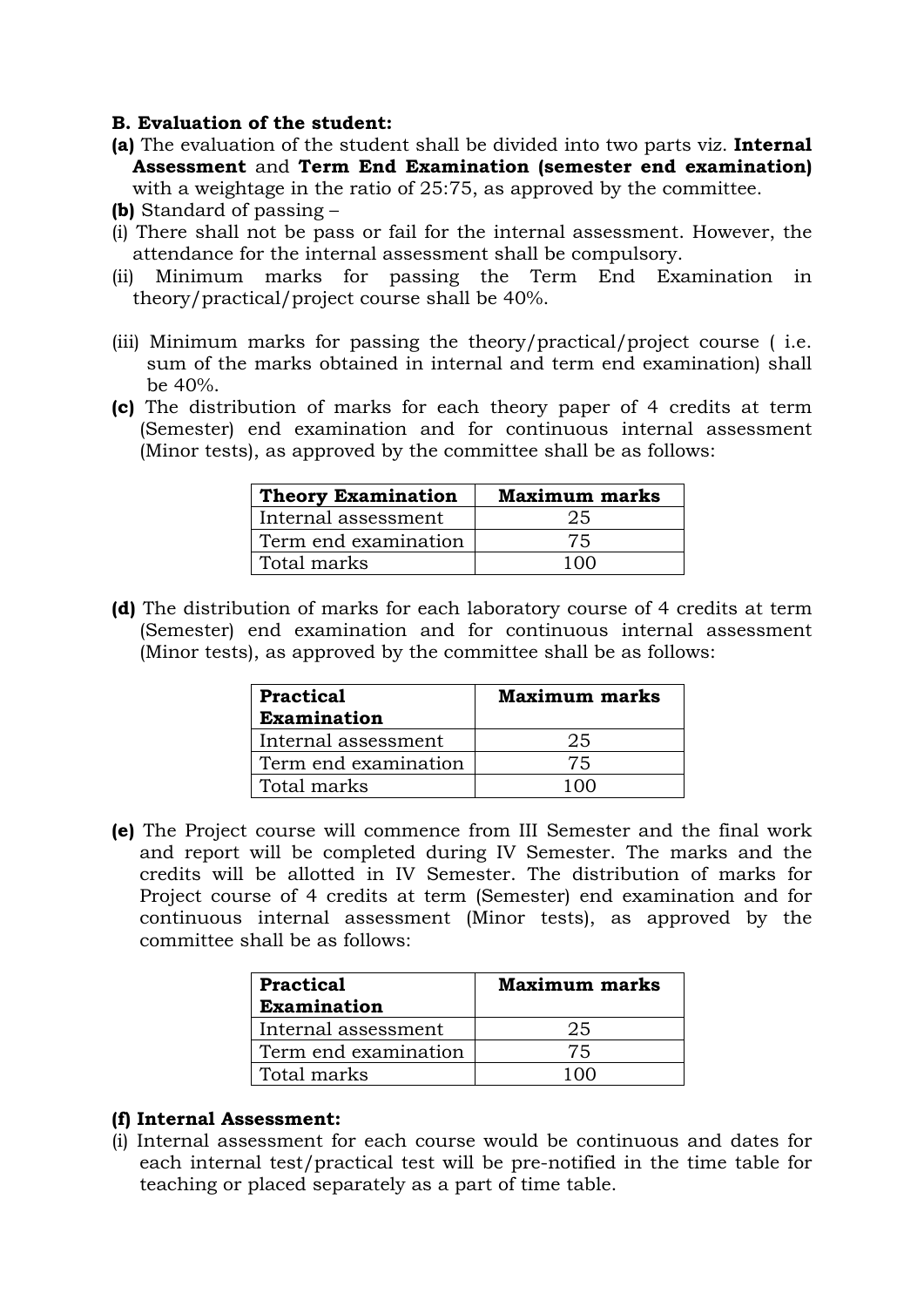| <b>Heads</b>                            | <b>Marks</b> | <b>Evaluating</b><br><b>Authority</b> |
|-----------------------------------------|--------------|---------------------------------------|
| Marks for journal                       | 05           | Concerned                             |
| Experimental work carried by<br>student | 15           | practical incharge                    |
| Viva-voce                               | 05           |                                       |
| Total marks                             | 25           |                                       |

Each subject teacher shall coordinate this activity and maintain the record of the internal tests conducted.

- (iii) Internal assessment for each course shall be of 25 marks.
- (iv) There shall not be pass or fail for the internal assessment. However, the attendance for the internal assessment shall be compulsory.

### **For Theory Courses:**

(ii)

- (i) Two internal tests for each theory course comprising of 4 credits shall be conducted by the subject teacher.
- (ii) Each test shall be of 25 marks.
- (iii) The marks for each test shall be displayed on notice board within seven days of conducting the test.
- (iv) It is mandatory to show the answer sheets of all tests to the students.

### **For Practical Courses:**

The internal assessment for the practical courses will be based on the following 03 heads:

### **For Project course**

- (i) The Project course will commence from III Semester and the final work and report will be completed during IV Semester.
- (ii) Every student has to undertake a project of interest. The project may be related to a theoretical analysis, an experimental investigation, a prototype design, a new correlation and analysis of data, fabrication and setup new equipment. Ordinarily, the Project Co-ordinator shall be chosen by the student depending on his/her subject interest. The project coordinator assigns the topic for the project and the work is done uniformly during both the semesters of the final year.
- (iii) The marks and the credits will be allotted in IV Semester.
- (iv) On the basis of marks obtained in Seminar, the marks out of 25 will be given for the Seminar.

| <b>Heads</b>                                                 | <b>Marks</b> | <b>Evaluating</b><br><b>Authority</b> |
|--------------------------------------------------------------|--------------|---------------------------------------|
| Performance of the student<br>in the collection of reference | 05           |                                       |
| material for project work                                    |              | Concerned                             |
| and punctuality                                              |              | Project guide                         |
| Experimental work carried                                    | 15           |                                       |
| out by the student                                           |              |                                       |
| Viva-voce                                                    | 05           |                                       |
| Total marks                                                  | 25           |                                       |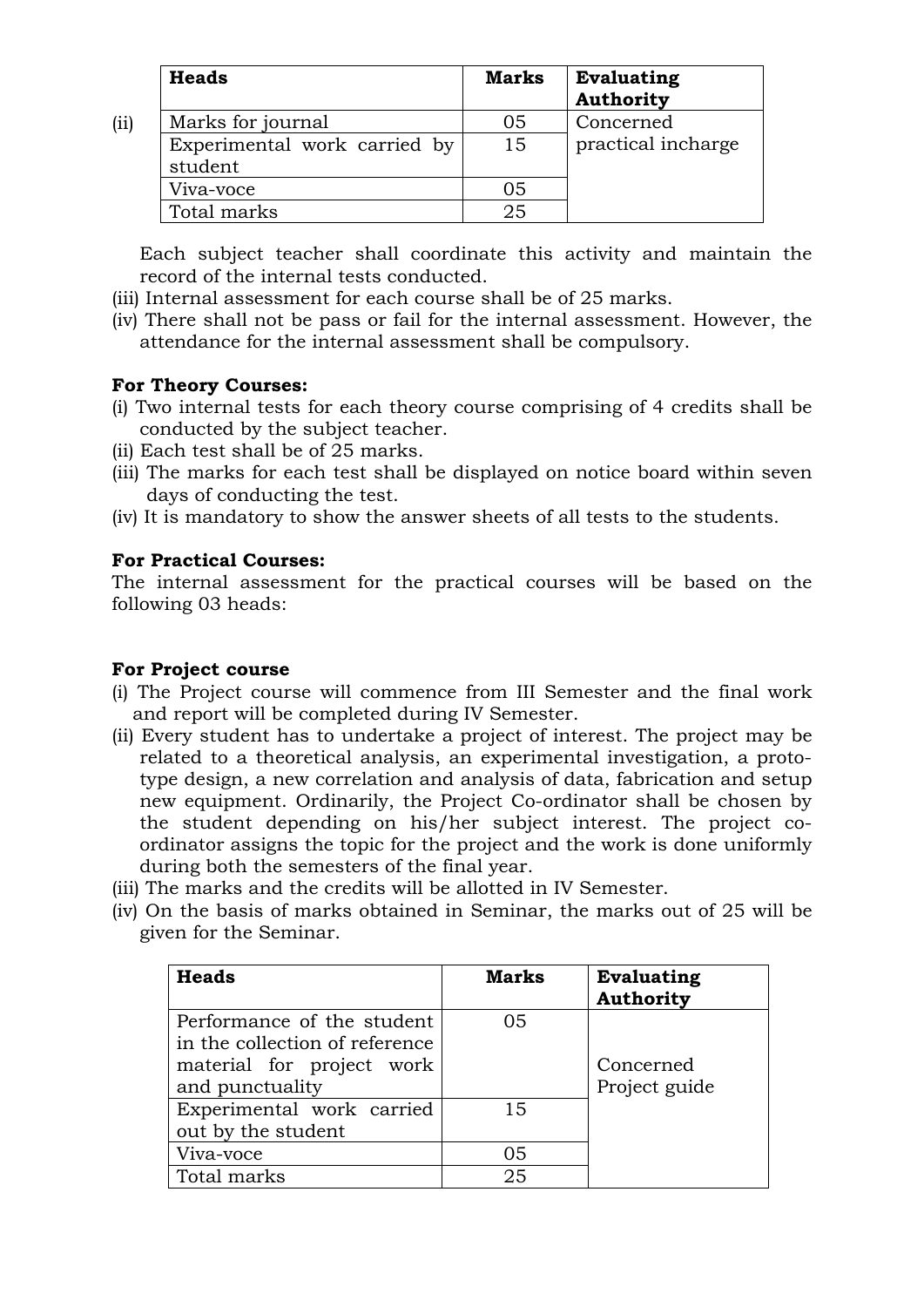### **For Tutorial:**

(i) Two credits based on Tutorial component, one each in I and II semesters will constitute the compulsory part.

(ii) For every theory course one Take Home Assignments of 25 marks each shall be given.

(iii) The evaluation will be based on following two heads:

| Head       |      | <b>Marks</b> | <b>Evaluating Authority</b> |         |
|------------|------|--------------|-----------------------------|---------|
| Take       | Home | 25           | Concerned                   | subject |
| Assignment |      |              | teacher                     |         |

(iv) On the basis of marks in Tutorials for theory courses, the average will be calculated and the marks out of 25 shall be awarded for the Tutorial.

### **For Seminar:**

- (i) Two credits based on Seminar component, one each in the III and IV semesters will constitute the compulsory part.
- (ii) Each student shall deliver one seminar per semester and there will be a continuous evaluation of the seminar.
- (iii) The evaluation will be based on following four heads:

| <b>Heads</b>            | <b>Marks</b>   | <b>Evaluating Authority</b> |
|-------------------------|----------------|-----------------------------|
| collection of reference | 05             |                             |
| material for seminar    |                |                             |
| Content of the seminar  | 15             | Concerned<br>course         |
| Performance<br>1n       | 0 <sub>5</sub> | teacher                     |
| seminar/presentation    |                |                             |
| Total marks             | 25             |                             |

iv) On the basis of marks obtained in Seminar, the marks out of 25 will be given for the Seminar.

### **g) Term end examination:**

- (i) The term end examination for 75 marks per course would be held about a week after completion of teaching for the semester.
- (ii) The term end examination of maximum marks 75 and its assessment work shall be conducted by the School from the academic year 2009-10 under the academic flexibility granted to the School by the University.

### **For Theory Courses:**

- (i) The pattern of the question paper for the academic year 2009-2010 remains same as at present.
- (ii) Each theory paper of 75 marks shall be of the three hours duration.

### **For Practical Courses:**

(i) The term end practical examination shall be of 75 marks and it is of duration 06 h.

(ii) There shall be two examiners for the practical examination out of which one examiner shall be from the other University/Institute.

### **For Project course:**

(i) The project report should be submitted by the prescribed date. Submission of the project cannot be postponed beyond the date specified in the calendar.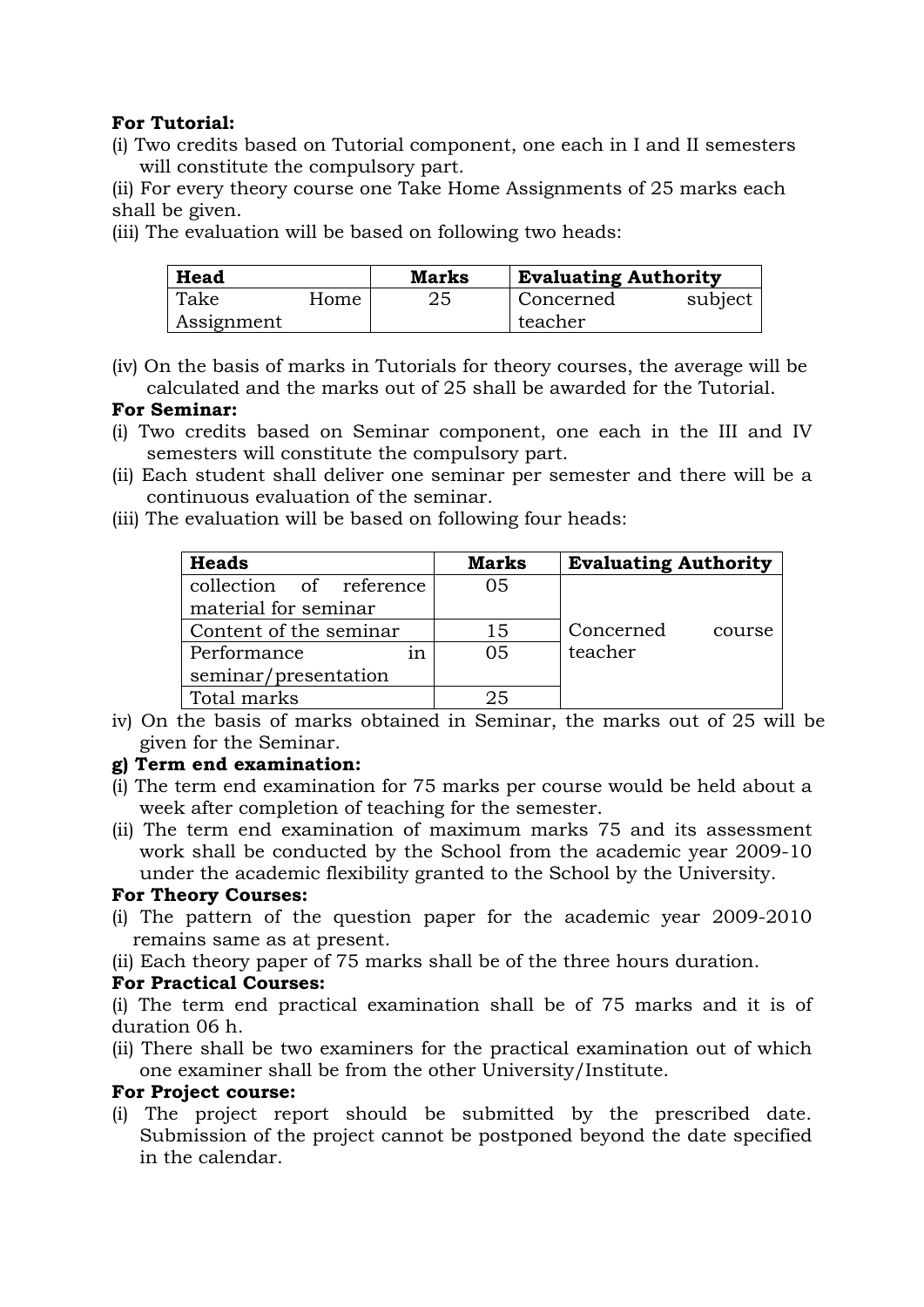- (ii) Students should submit 2 bound typed copies of Project Report to the department. A student who is unable to complete his/her Project may be awarded 'X' grade and he/she will be required to register for the next Semester and pay the fees under following circumstances: Exceptional circumstances beyond students / supervisor control Medical grounds
- (iii) There shall be two examiners for the evaluation of Project, out of which one examiner shall be from the other University/Institute.
- (iv) The examiners shall evaluate the report and an oral examination shall be conducted. The assessment of the project work is done on the following basis-

| <b>Heads</b>                      | <b>Marks</b> | <b>Evaluating</b><br>Authority |  |
|-----------------------------------|--------------|--------------------------------|--|
| Performance of the student in the | 10           |                                |  |
| presentation of the project work  |              |                                |  |
| and report                        |              | Panel<br>of                    |  |
| Experimental work carried out by  | 50           | examiners                      |  |
| the student                       |              |                                |  |
| Viva-voce                         | 15           |                                |  |
| Total marks                       | 75           |                                |  |

### **C. Grades:**

(i) Marks for each course would be converted to grades as shown in Table 1. Table 1: Conversion of marks to grades in credit system

| <b>Marks</b><br>obtained | Grade | <b>Grade Points</b> |
|--------------------------|-------|---------------------|
| 90-100                   | $A+$  | 10                  |
| 80-89                    | A     |                     |
| 70-79                    | $B+$  |                     |
| 60-69                    | Β     |                     |
| 55-59                    | $C+$  |                     |
| 45-54                    | C     | 5                   |
| 40-44                    | D     |                     |
| 39 and less              | F     |                     |

- (ii) The grade point will be given on the total marks (sum of mark obtained in internal assessment and term end examination) obtained in the said subject.
- (iii) A student who fails in a course (i.e. He scores less than 30 out of 75 marks in the Term End Examination or less than 40 out 100 marks) shall be given F grade. Student with F grade in course would be granted credit for that course but not the grade for that course and shall have to clear the concerned course within 1.5 year from appearing for first time in the concerned paper.

(v) The **total grade points earned in each course** shall be calculated as – *Grade points obtained (vide Table-1) X Credits for the course*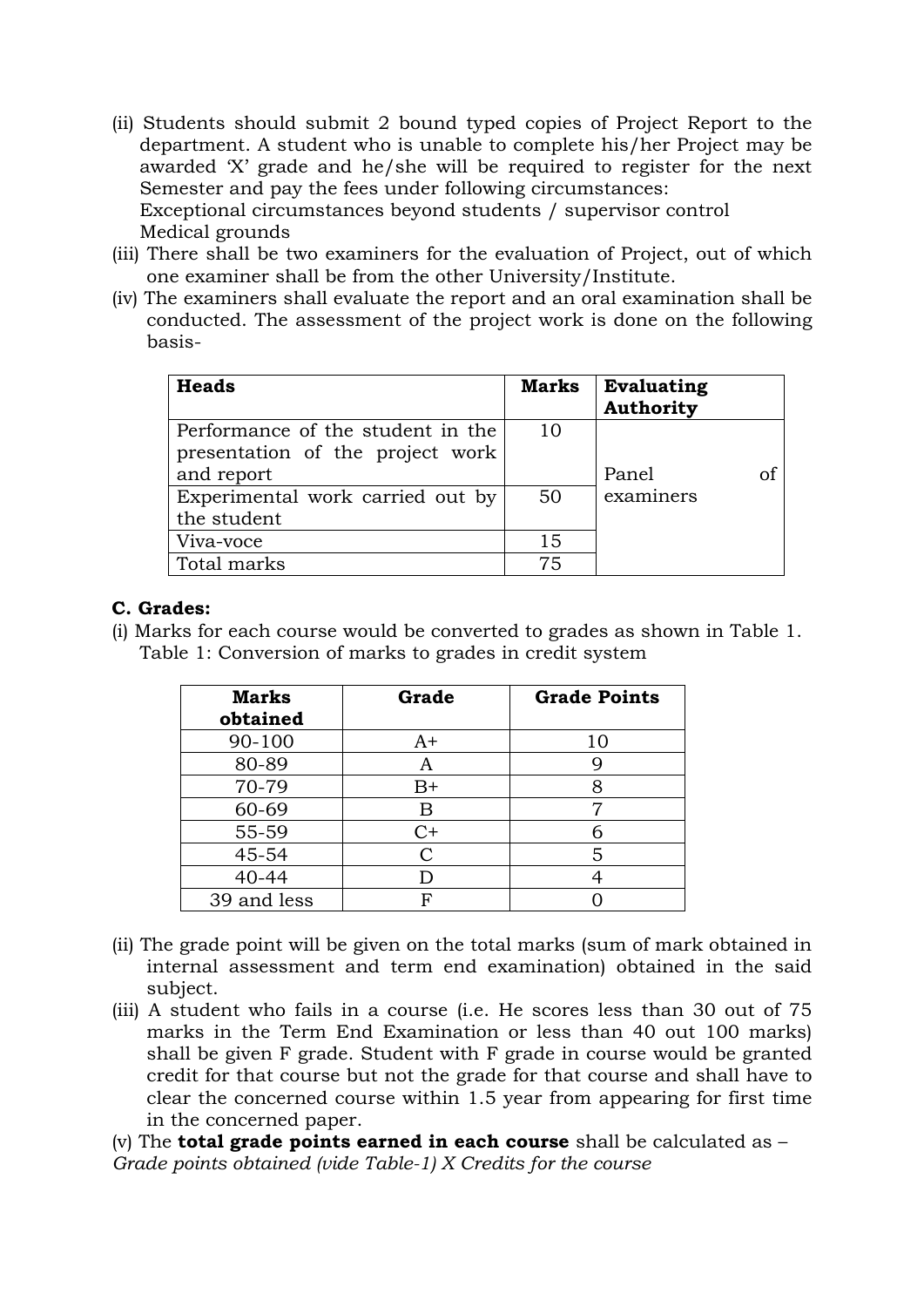Maximum grade points that can be earned in a semester are 200.

#### *(vi)* **Semester Grade Point Average (SGPA)** *–*

The performance of a student in a semester is indicated by a number called SGPA. SGPA is the weighted average of the grade points obtained in all courses registered by the student during the semester. It shall be calculated as follows-

$$
SGPA = \frac{\sum_{i=1}^{n} C_i p_i}{\sum_{i=1}^{n} C_i}
$$

whereCi = the number of credits earned in the i'th course of a semester for which SGPA is to be calculated **(Audit credits should not be included).** 

pi = grade point earned in the i'th course  $i = 1, 2, 3, \ldots$  represent the number of courses in which a student is registered in the concerned semester. That is,

$$
\textit{SGPA} = \frac{\textit{Total earned grade points for the semester}}{\textit{Total credits for the semester}}
$$

The SGPA is rounded upto one decimal places.

(vii) **Final result** – Up to date assessment of the overall performance of a student from the time of his/her first registration is obtained by calculating a number called Cumulative Grade Point Average (CGPA), which is weighted average of the grade points obtained in all courses registered by the student since he/she entered the School/Department.

$$
CGPA = \frac{\sum_{j=1}^{m} C_j p_j}{\sum_{j=1}^{m} C_j}
$$

whereCj = the number of credits earned in the jth course up to the semester for which CGPA is to be calculated

pj = grade point earned in the jth course. A letter grade lower than D (i.e. grade point < 4) in a course shall not be taken into consideration for the calculation of CGPA.

 $j = 1, 2, 3, \ldots$  m represent the number of courses in which a student is registered up to the semester for which the CGPA is to be calculated.

The CGPA is rounded upto one decimal places.

(viii) The final grade earned shall be as per Table 2 given below-